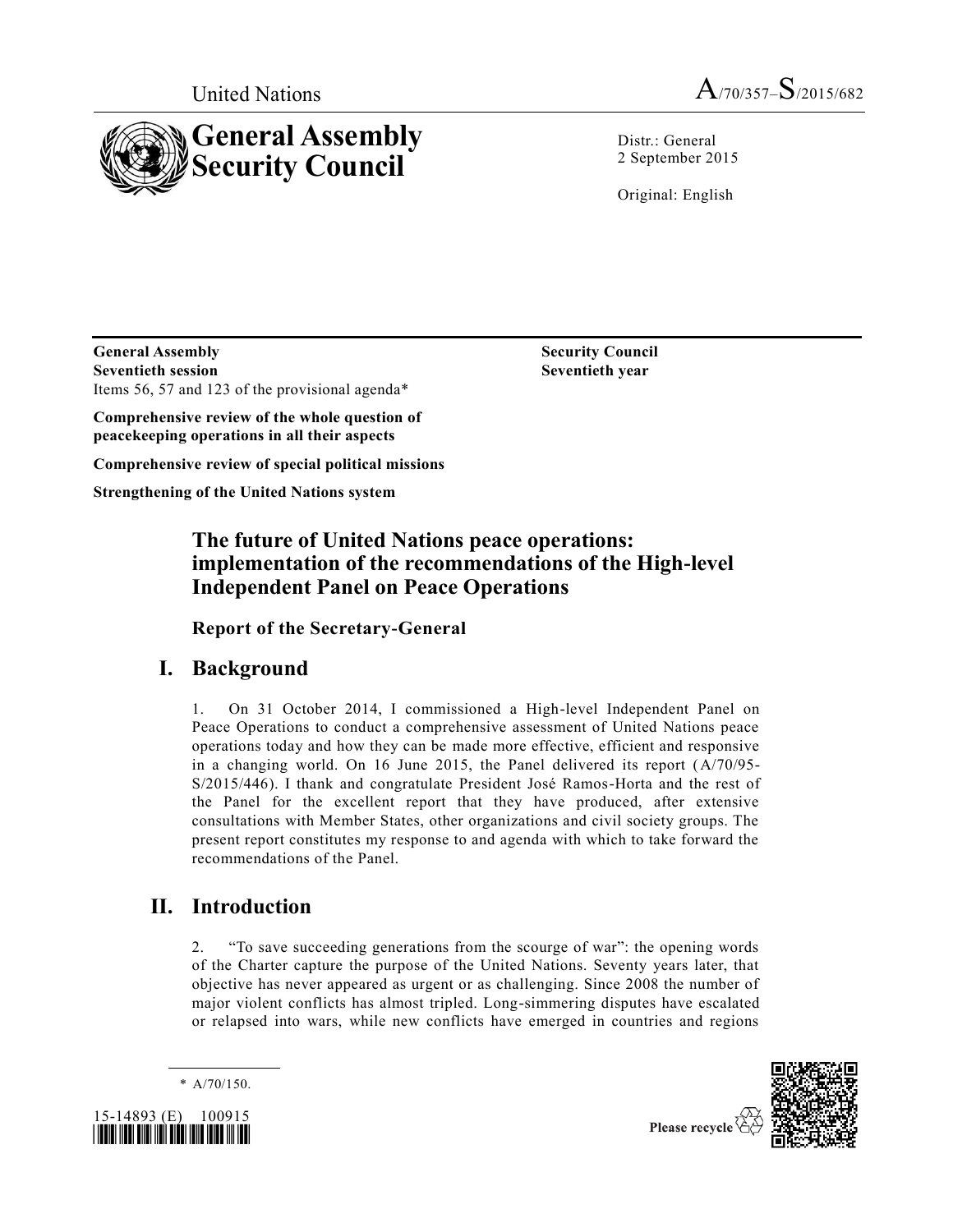once considered stable. Labels assigned to conflict, such as "internal", "inter-State", "regional", "ethnic" or "sectarian", have become increasingly irrelevant as transnational forces of violent extremism and organized crime build on and abet local rivalries. Environmental degradation and resource deprivation are not contained by borders. Exclusion at home is driving tension abroad. The number of people displaced by war is approaching 60 million, and global humanitarian needs for 2015 amount to close to \$20 billion.

3. Violent crises are drawing unprecedented levels of international engagement. United Nations special political missions and peacekeeping operations today deploy more than 128,000 people in 39 missions, more than at any time in their history. African and European regional organizations are undertaking crisis management operations across, and on occasion beyond, their continents. Multiple mediators, envoys and observers range the globe. International and national non-governmental organizations are deploying to conflict zones to help to de-escalate and monitor violence. Many of those efforts are contributing to saving lives and to mitigating the impact of violence.

4. However, the proliferation of conflict is outpacing our efforts. Millions of people continue to live in fear and misery. Failure to prevent or halt war in the Syrian Arab Republic, in South Sudan and elsewhere dominates public consciousness. In an era of social media, the horrifying excesses of violent extremism visit our homes daily. Divisions and competition between States are hindering coherent international responses where they are most needed. A profound uncertainty is emerging among our populations over the adequacy of global, regional and national institutions at a time when demands placed on them are greater than ever.

5. Since its founding, the United Nations has worked to prevent, mitigate and resolve violent conflict through a range of actions, from support to human rights and inclusive development to prevention, peacemaking, peacekeeping, peacebuilding and longer-term recovery and reconstruction. Too often, however, efforts have been fragmented and unequal to the task. The limits of our engagement are reflected in United Nations peace operations, the most visible face of the Organization. Over six decades, they have shown a remarkable capacity to adjust to evolving situations and new demands, guided by well-established principles. However, missions are struggling to cope with the spread and intensity of conflicts today, and the lack of unity among Member States over their scope and application is thwarting their adaptation. Within peace operations, the shameful actions of some individuals are tarnishing the efforts of tens of thousands. I am convinced that we can and must do more to tackle such profound challenges.

6. The report of the Panel provides a solid foundation to do so. The Panel considers different environments and tasks that diverse peace operations confront today and offers bold and balanced recommendations to strengthen them. It urges us to restore the search for peaceful political settlement to the centre of United Nations efforts to prevent and resolve conflicts and protect civilians. It emphasizes partnerships with regional organizations, host Governments and local communities to achieve this. It calls for the "full spectrum" of peace operations to be used more flexibly, "a continuum of responses and smoother transitions between different phases of missions" enabled by a "field-focused administrative framework". The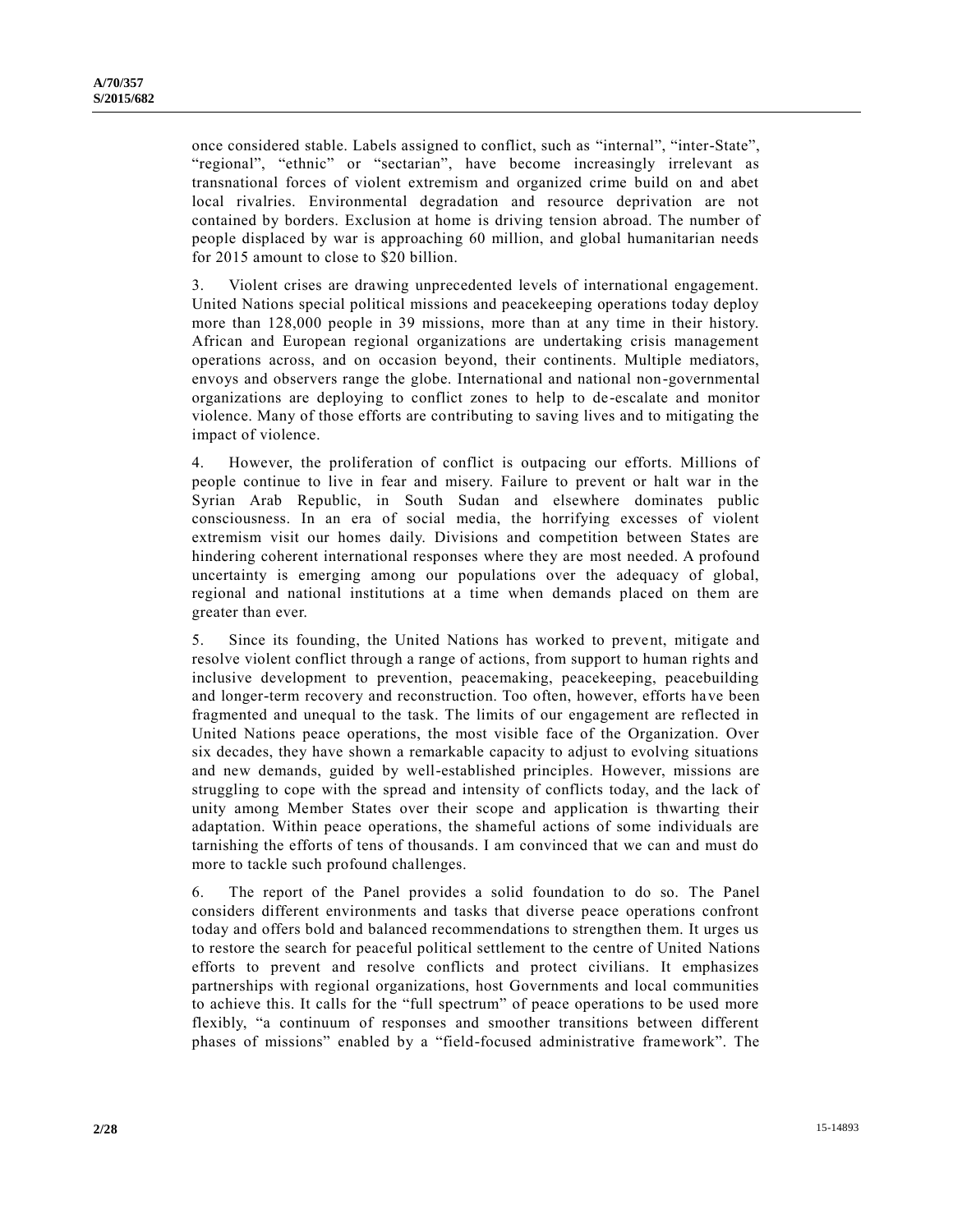Panel stresses the urgent need for new approaches to preventing conflicts and mediating disputes before violence erupts.

7. Those messages are complemented by other reviews before Member States in the coming months. The Advisory Group of Experts on the Review of the Peacebuilding Architecture points to fragmentation that weakens international efforts, and contends that sustaining peace must be a core task of the United Nations. The global study on the implementation of resolution 1325 (2000) examines progress in placing women at the centre of the United Nations peace and security agenda. The upcoming World Humanitarian Report and Summit will focus on the impact of conflict and exclusion on the safety and dignity of the most vulnerable. Later in 2015, I will introduce a plan of action that includes practical measures to prevent violent extremism.

8. There is a collective call for urgent change in how we conceive of our peace and security instruments, how we apply them and how we work together to maximize impact. Drawing on the Panel's recommendations, the present report sets out priorities and the key actions required to bring them about. My action plan centres on three pillars: renewed focus on prevention and mediation; stronger regional-global partnerships; and new ways of planning and conducting United Nations peace operations to make them faster, more responsive and more accountable to the needs of countries and people in conflict. Some actions reflect my long-standing priorities, including the strong preventive focus of my Human Rights Up Front initiative. Others build on lessons, sometimes painful, from efforts to respond to conflict over the past eight years of my tenure. Some steps I have already initiated, while others require longer-term efforts and sustained attention. Together, they represent a comprehensive effort to strengthen United Nations peace operations and the Organization's ability to address conflict.

9. To reflect the Panel's recommendations, and to capture the holistic and tailored way in which United Nations peace and security tools must be used if we are to achieve better and more sustained effect, I use the term "peace operations" throughout the present report. The term refers to all field-based peace and security operations mandated or endorsed by the Security Council and/or the General Assembly, including peacekeeping operations and special political missions, as well as the envoys and regional offices carrying out my good offices.

# **III. Priorities for United Nations peace operations in today's world**

## **Pursuit of political settlements**

10. The Panel reminds us that a negotiated political settlement is the fundamental objective of United Nations peace operations. The type of political settlement matters. Widespread violations of human rights often trigger a United Nations peace operation, and progress in the protection of those rights is a basis for its exit. The United Nations thus advocates for political settlements that promote peaceful and inclusive societies and help to advance human rights. This is not a lofty ideal; it makes hard practical sense, and is at the heart of the operational aspects of Human Rights Up Front. Societies with effective, inclusive and accountable institutions are more likely to withstand crises and peacefully manage disputes. Communities that recognize the dignity of each individual stand less chance of fuelling resentments that can manifest in extremism.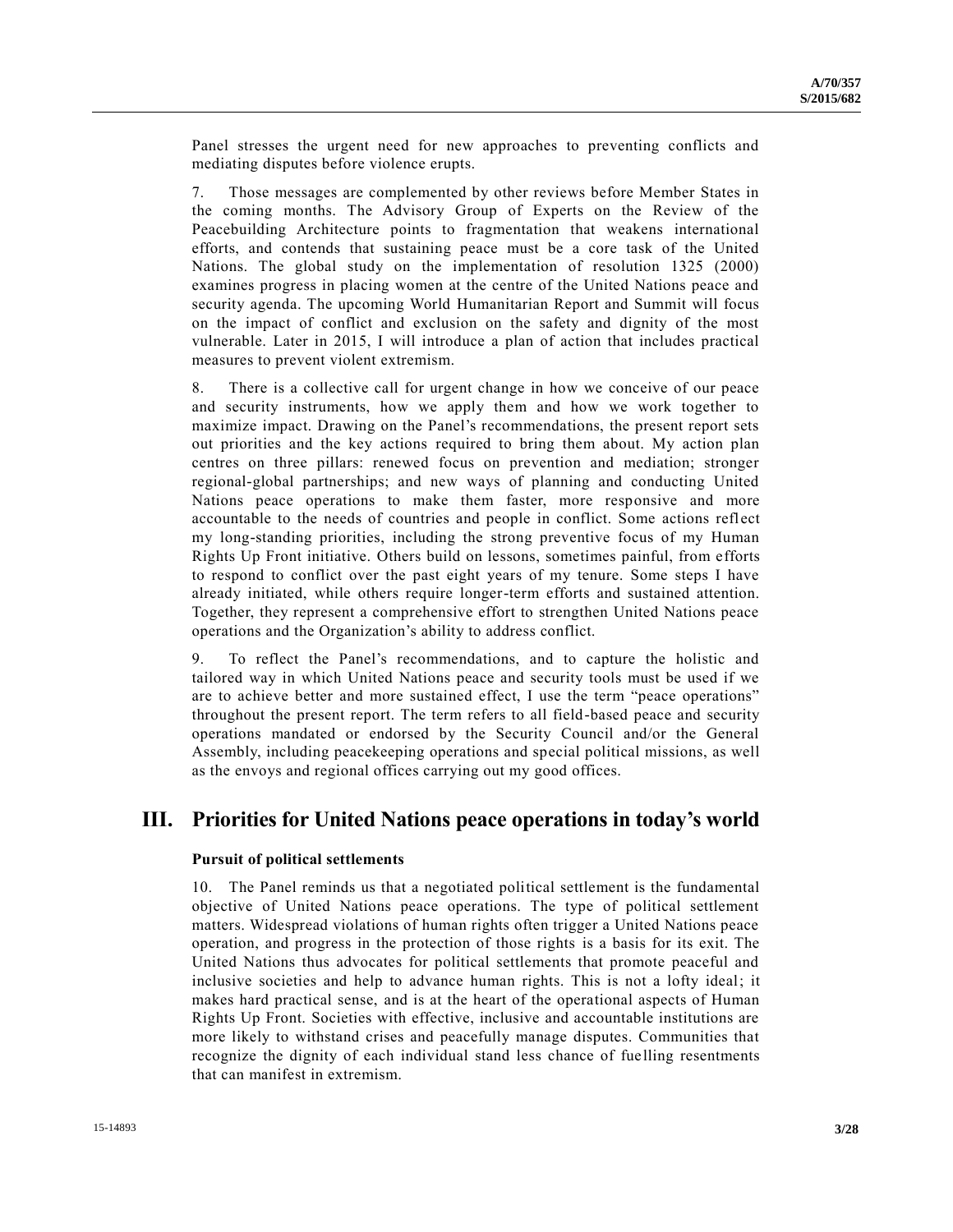11. Political solutions to conflict rest, ultimately, on a country's people and leaders. Effective conflict response, as the Panel notes, needs to take account of national and local priorities and needs. It must be directed at building domestic capacity to protect and strengthen inclusive peace. However, we must be honest about the challenges that this involves. Countries in conflict are de facto divided communities, reflecting a breakdown of consensus about which priorities and whose needs matter. Finding solutions may mean bringing in multiple voices and competing claims. It must mean that the United Nations speaks to all parties and all those exerting influence on them.

12. The ability of United Nations missions to engage all partners in crafting and maintaining political solutions is determined by their political weight. Peace operations do not deploy without significant international backing. However, support is not always sustained or accompanied by coordinated pressure on warring parties or those assisting them. In Darfur, United Nations peacekeepers work in a vacuum of political negotiations. In the Syrian Arab Republic and Yemen, my Envoys search for ways to initiate political processes, even as Member States and regional actors reinforce military and financial support to opposing sides. I fully endorse the Panel's call for the Security Council to bring its collective political leverage to bear on behalf of political solutions.

13. Many of our missions grapple today with the consequences of political failure and the preference for quick fixes. In many cases, international efforts reproduce earlier formulas for conflict resolution: disarmament, elections, infrastructure and institutions, which are critical for a country's recovery, as seen in Guinea-Bissau and Liberia. However, they must be built on political foundations and result in mechanisms that can accommodate diversity and differences. Technical interventions alone cannot replace the difficult task of assisting parties in finding political solutions.

14. The Panel's call to place the search for political solutions at the heart of United Nations peace operations means that our engagement must be designed and implemented in ways that help conflict parties to arrive at and sustain a political settlement. Where short-term prospects are limited and support from parties, particularly the host State, for a United Nations peace operation is partial or wavering, I will provide frank assessments and recommendations to the Security Council as to what peace operations can be reasonably requested to deliver and where priorities should lie.

15. Political efforts must be backed by firm resolve, including, where required, the use of force. As we learned in Côte d'Ivoire, this can be essential to deterring and responding to violence against a political process. In some cases, the Security Council may request a United Nations peace operation to undertake specific and clearly delineated enforcement tasks in support of a political settlement that has broad international and domestic backing. However, a United Nations peace operation is not designed or equipped to impose political solutions through sustained use of force. It does not pursue military victory. As the Panel rightly recognizes, United Nations peace operations are not the appropriate tool for military counter-terrorism operations. They do deploy in violent and asymmetric threat environments, however, and must be capable of operating effectively and as safely as possible therein. In situations of grave risk to civilians, peace operations must be able to respond promptly and capably. Troop and police contributors should commit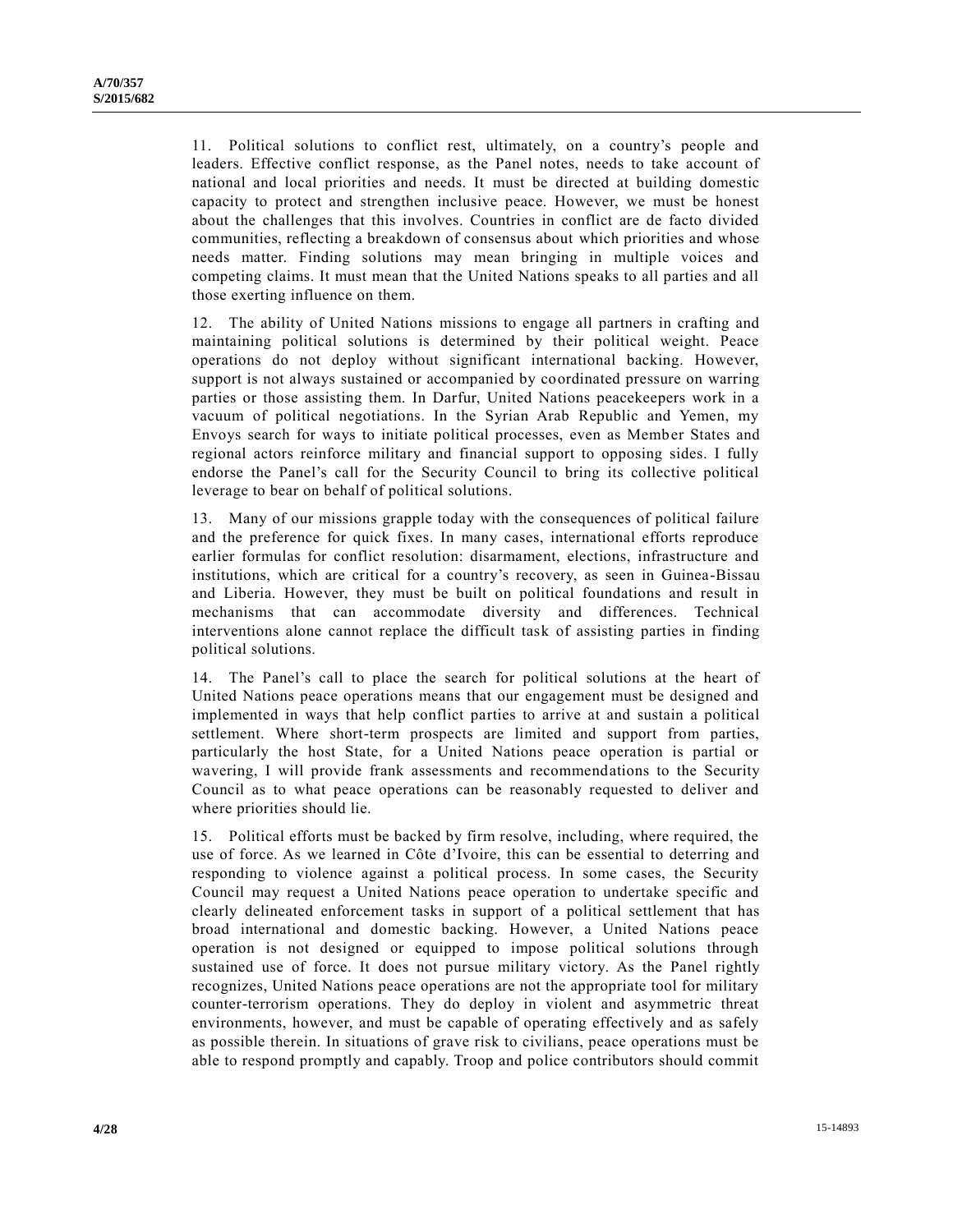to and be ready to meet these requirements in operations with Chapter VII mandates. They must know and be consulted from the start on what will be expected of them and the responsibilities and risks entailed.

#### **Protection of civilians**

16. I am proud of the progress that we have made in putting human rights at the centre of our peace and security efforts. They are an integral component of every United Nations peace operation and a core consideration for United Nations development and humanitarian activities. We have improved our ability to assess the potential of disputes turning violent and to draw the attention of national Governments and the Security Council to human rights violations. The success of such efforts relies on working closely with local communities and non-governmental organizations with deep knowledge of challenges and opportunities to advance people's rights.

17. All United Nations peace operations today have the obligation to advocate the protection of civilians. This is a mission-wide task. Many non-military tools are available, including strong political advocacy, credible reporting and liaison with communities. Many missions support national authorities in carrying out their protection responsibilities, including through support to police, rule of law and security institutions and national action plans to better protect children and address sexual violence. I have directed that mission-wide strategies and coherent monitoring and reporting arrangements be put in place to reinforce the collective impact of critical protection activities.

18. Where missions have an explicit mandate to protect civilians, uniformed personnel must play their part, including, where necessary, through the use of force. This has been defined to mean preventive, pre-emptive and tactical use of force to protect civilians under threat of physical violence. The source and the nature of violence are not the determinant for action. Guns, machetes, rape, improvised explosives: these and more are used against civilians by all manner of armed actors. Missions must have the capabilities and command structures required to respond effectively, and uniformed personnel must comply with orders to prevent, deter and protect civilians against attacks.

19. Improvements made over the past 15 years to policies, rules of engagement and training are helping missions to protect civilians. However, as the Panel argued, wide and universal participation in missions is also vital to their effectiveness and credibility. Within Member States lie capabilities that can improve mission presence on the ground, risk assessments, communication, mobility and engineering. I call upon all Member States to contribute to peace operations by providing practical and political support.

20. I reaffirm my commitment to informing the Security Council of situations of escalating risk to civilians or serious shortfalls in the capability of missions to fulfil protection mandates. I stand ready to provide regular briefings to the Council on high-risk situations. I will investigate and inform the Council and Member States of any incident in which a mission, military unit or police contingent fails to act. In turn, I call upon the Council to respond actively and consistently to my requests for political and operational support, particularly in contexts where State parties are involved in attacks against civilians.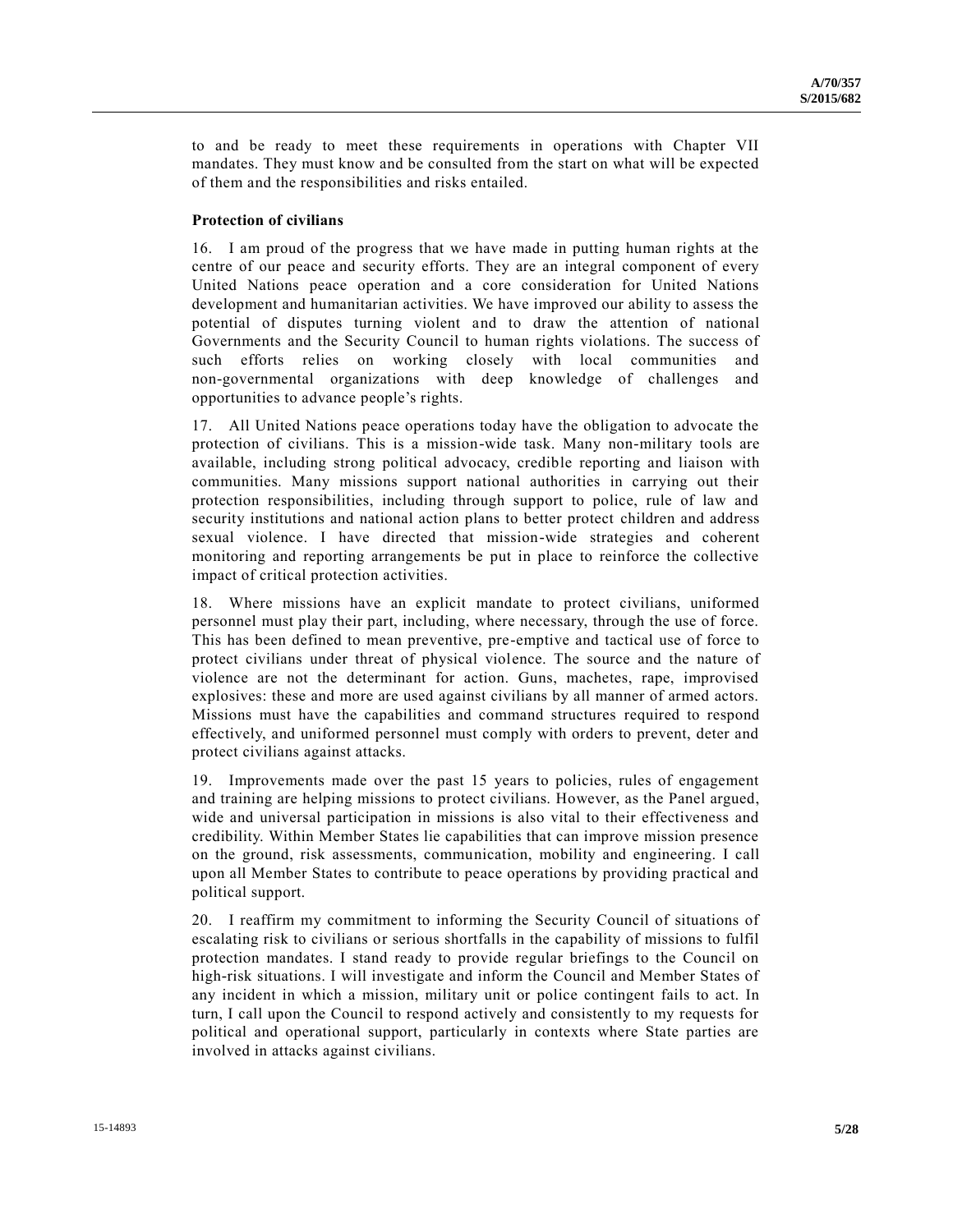#### **Tailored and appropriate responses**

21. Peace operations offer a unique platform to draw together a wide range of United Nations capacities, serve as catalysts for bilateral and non-governmental attention and facilitate actions by United Nations and non-United Nations partners. This may be their greatest potential to address today's complex crises, but we are failing to fully realize it.

22. One reason is our well-meaning attempt to neatly characterize conflicts and develop specific tools for each. However, conflicts rarely comply with categories. Violence erupts and subsides, stalemates persist for years, and lapses and relapses occur. Rebel groups may use terrorist tactics; national forces may prey on the populations that they exist to protect. An effective peace operation must be able to look ahead and constantly adjust its response using all United Nations instruments.

23. Similarly, we continue to frame mission mandates and postures in national terms, when the transnational nature of today's conflicts threatens entire regions. Transforming peace operations into instruments that can address the regional dimensions of conflict requires a change in mindset across the Organization.

24. Today, as the Panel notes, more than half of United Nations Secretariat staff work in field operations, yet our administrative and financial policies and procedures, as well as intergovernmental processes, are not systematically configured to support dynamic field environments. As Secretary-General, I have tackled that disconnect. The establishment of the Department of Field Support was designed to accelerate our ability to deliver rapidly and effectively. That work needs to be completed. With the support of Member States, much can be done to design more appropriate responses, accelerate deployment, better prepare our personnel, adapt support to field conditions and needs and empower missions to make operational decisions in a timely manner.

25. A number of initiatives are under way to help to improve the global management of the Organization, including Umoja, the introduction of a career development and mobility framework and forthcoming proposals for a global service delivery model. I am committed to ensuring that those initiatives meet field needs. In the following section, I set out additional steps to better craft and tailor United Nations peace operations.

#### **Accountability**

26. A United Nations peace operation must reflect the values that it promotes. If we are not capable of interacting with our hosts, their citizens and their resources with respect, our actions will have little consequence. Strong leadership and accountability are essential. As the Panel emphasizes, a single act of misconduct can undermine the support of local populations and sully the international reputation of the United Nations. It is essential that United Nations personnel, both civilian and military, conduct themselves in a manner consistent with our values. The human rights record and performance of contributing countries is an integral part of this.

27. Sexual exploitation and abuse by a small minority of United Nations personnel continues to shame our Organization. Such abuse scars the lives of men, women and children. It is one of my greatest disappointments. I will continue to do everything within my authority to stamp out this scourge, and I set out below the additional steps that I am taking to do so. Member States must also assume their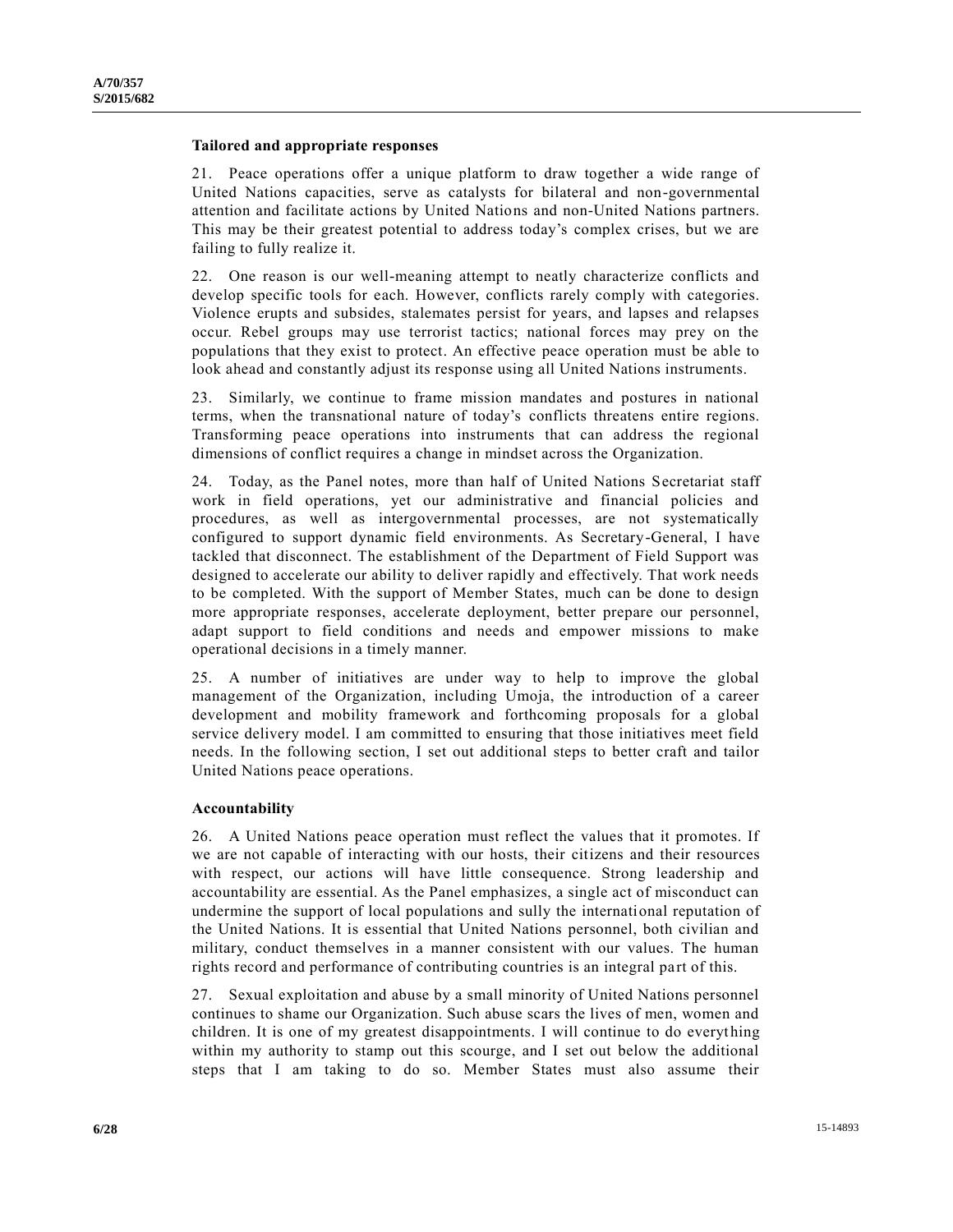responsibilities. The Security Council must signal the importance that it assigns to high standards of accountability, and contributors must ensure that allegations of misconduct are investigated promptly and criminal accountability is enforced.

#### **Global-regional partnerships**

28. The Panel's call for stronger global-regional partnerships is central to effective international peace and security engagements. Chapter VIII of the Charter provides the foundation, but its operationalization depends on our collective will and ability to put in place predictable and efficient responses from diverse partners. We have made significant progress over the past 15 years: cooperation frameworks have been instituted between the United Nations and the African Union, the Association of Southeast Asian Nations, the European Union, the League of Arab States, the Organization for Security and Cooperation in Europe, the Organization of American States, the North Atlantic Treaty Organization and the Collective Security Treaty Organization, and regular secretariat-to-secretariat dialogue is held with a similar set of partners.

29. The structures, mandates and operations of our regional partners vary widely. Our interests and approaches sometimes differ. Our roles also vary. Sometimes the United Nations is called to convene and lead a peace and security response. Other times, it supports and enables the actions of others. A pragmatic and case-by-case approach is needed, starting with early communication and procedures for crisis consultation.

30. We also need to move away from improvisation in how we work together. Political strategies are left unaddressed at times or not pursued and coordinated consistently. People, troops, police, equipment and capabilities and support cooperation are generated and negotiated anew by each organization. We must build on our experience to establish standing arrangements and procedures that can be applied flexibly when operations are sequenced or parallel and support collaboration when the United Nations and regional organizations engage in the same mediation processes.

31. In situations of major conflict and mass violations of human rights, as the Panel notes, national, multinational and regional responses are often faster to deploy and more capable of combating well-equipped and determined belligerents. I welcome African Union efforts to fully operationalize the African Standby Force and the commitment by the European Union to engaging European Union Battlegroups, where appropriate, for crisis management. I intend to explore with those key partners how said capacities may serve as bridging forces pending the mobilization and deployment of a United Nations mission.

32. The international peace and security responsibilities shouldered by the African Union and regional economic communities and regional mechanisms in Africa have grown enormously in recent years. They represent a significant human and financial burden for African countries. We need to look for ways to share that burden. I am committed to strengthening arrangements that enable effective delivery by the African Union for our collective benefit and, where United Nations peace operations deploy alongside or after African Union missions, to reinforcing the political and operational benefits of cooperation.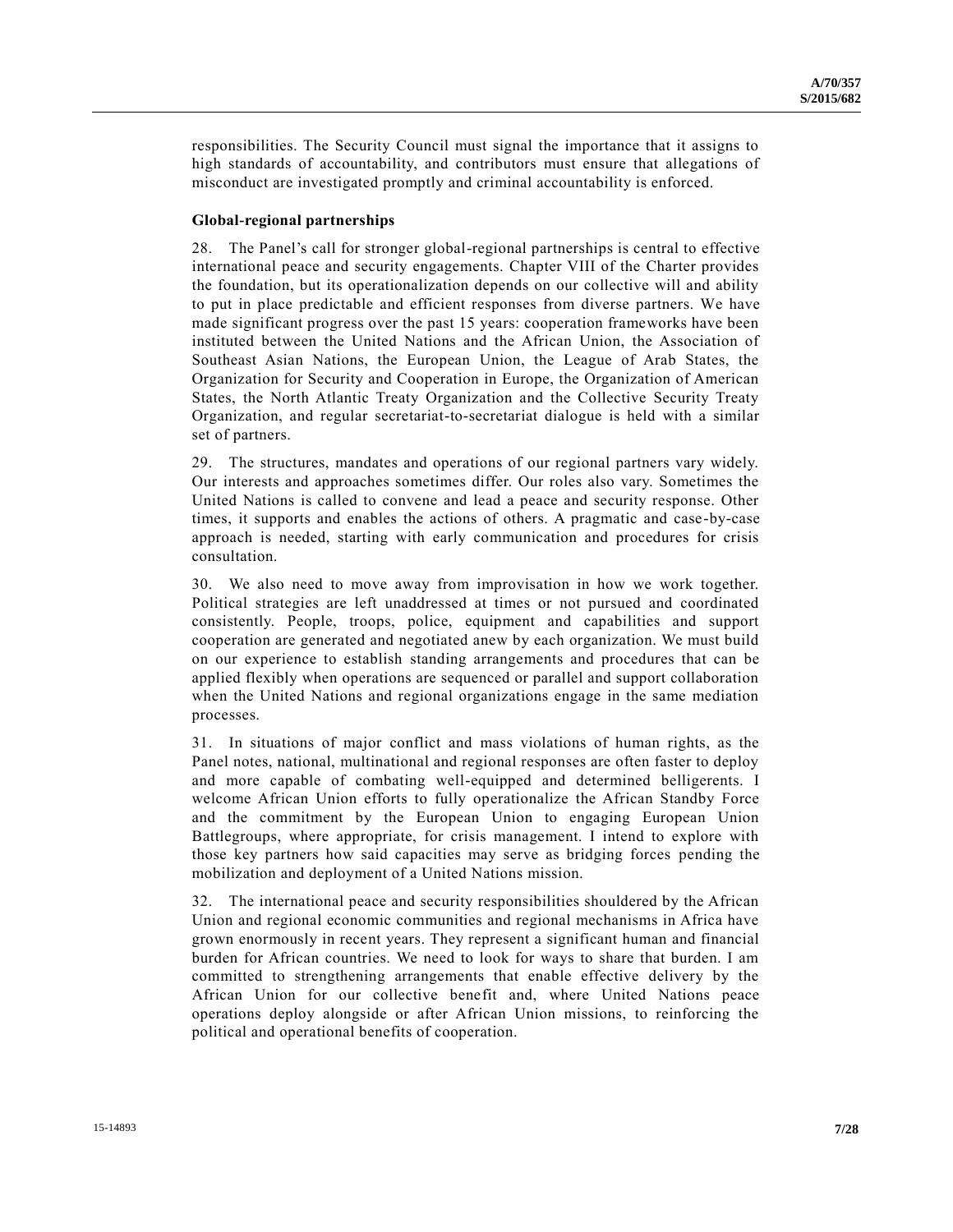#### **Renewed focus on prevention and mediation**

33. Ultimately, we cannot respond to the number and intensity of today's crises by focusing only on conflict management. Prevention and mediation must return to the fore, a point also made by the Panel. The strengthening of United Nations prevention and mediation efforts, including envoys, regional offices, standing Headquarters capacity for good offices, standby mediation experts and support to United Nations country teams, has been one of my priorities. Mediation support capacity, for example, enabled more than 100 mediation advisers to deploy in 2014 in order to assist United Nations efforts or those of our partners to find political solutions.

34. At the rhetorical level, there is strong support for early warning and conflict prevention. However, this is not always translated into early action. Member States, which have the primary responsibility for preventing conflict, are often reluctant to attract a global spotlight on disputes at home and in their neighbourhood. The Security Council has at times been hesitant to consider crises at an early stage. The good offices of the Secretary-General have proven to be a powerful preventive tool. However, even discreet engagement, through dialogue and facilitation, human rights monitoring, expert teams and capacity-building, requires political support to be effective. When we engage too late or with insufficient support, our tools may no longer be sufficient to prevent violence, and they are then wrongly blamed for failing.

35. It is time to fulfil our commitment to prevention as the core function of the Organization. Strong Member State political support for United Nations prevention and mediation efforts can send a powerful signal that the global system is intent on reducing armed conflict. It can build confidence in the capacity of international organizations to advance peace. I set out below concrete steps that I believe are essential to expanding the range of United Nations capacities to tackle crises before they become conflicts that we struggle to resolve.

# **IV. Implementing our priorities: an agenda for action**

36. The present section sets out a near-term agenda to make United Nations peace operations fit for purpose, which I am acutely aware will extend beyond my tenure. I focus on steps that are being or can be taken forward in 2016, while offering thoughts on those actions to be considered by my successor and Member States.

## **A. Strengthening the range of United Nations responses: capacities for conflict prevention and mediation**

37. Strengthening United Nations tools to prevent and mediate crises is helping to create faster and more cost-effective responses to conflict, yet successful early action, such as in Guinea, has failed to ignite political urgency for prevention. It is time we invest in making our tools more predictable and effective. I fully endorse the Panel's call for a significant strengthening of and more reliable resourcing through the regular budget for the Secretariat's core prevention and mediation capacities.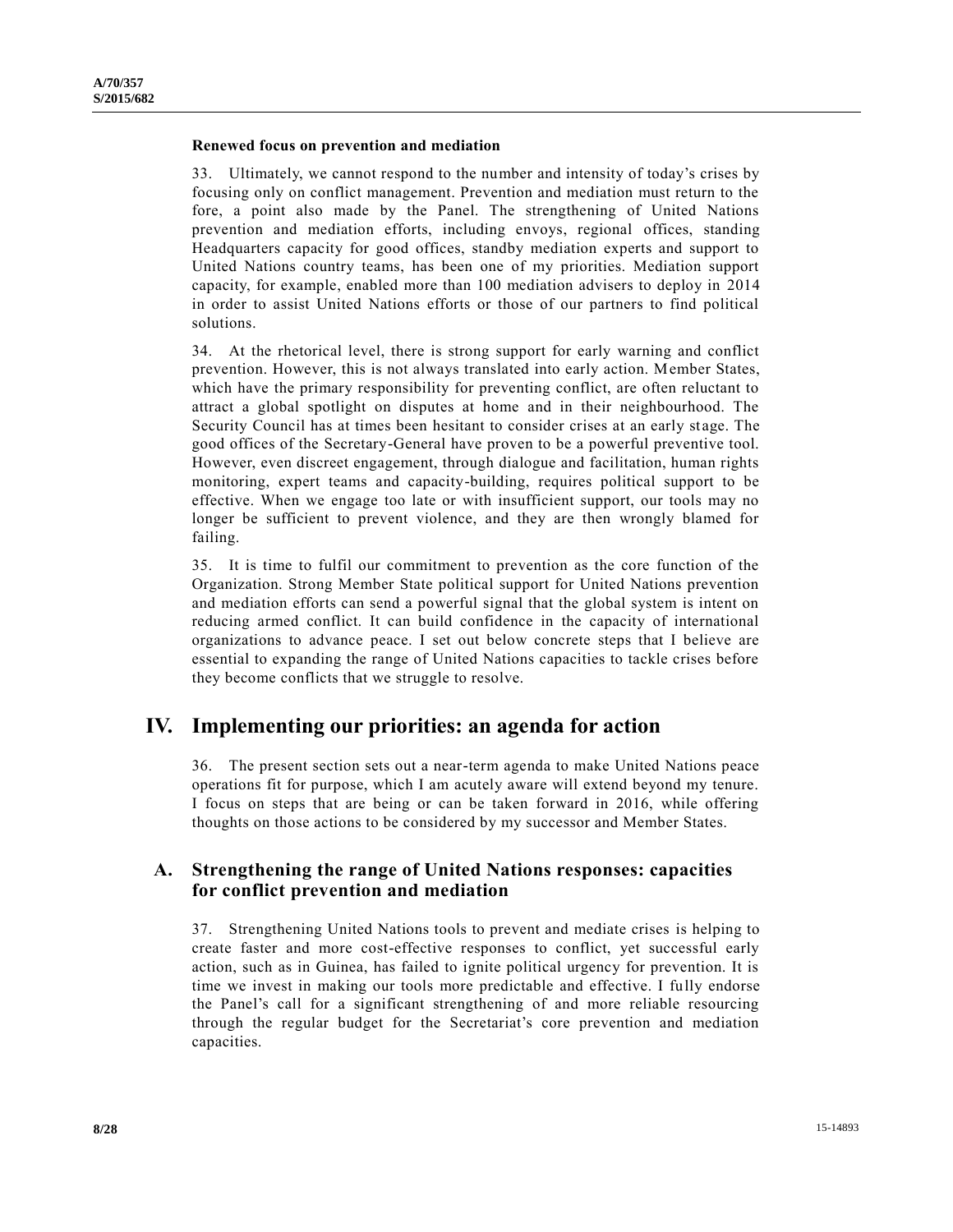38. One of the most powerful prevention tools is the Security Council's early engagement. Where united and resolute, the Council can bring important political and other resources to bear on a deteriorating situation. I will continue to explore different ways to bring the Council's attention to such situations, including informal briefings and discussions and continued use of the "any other business" agenda item in informal consultations. In other contexts, however, discreet approaches stand a greater chance of success. I will elaborate further on those in my forthcoming report to the Council on conflict prevention.

## **Regional offices**

39. Regional offices have become one of the most effective operational tools of the United Nations in helping to defuse tensions and supporting national actors in reaching political settlements. As the recent engagement of the United Nations Office for West Africa in Burkina Faso, in partnership with the African Union and the Economic Community of West African States, demonstrates, they work with national actors, United Nations country teams, missions and regional partners to act early in a crisis and put in place joined-up responses. In West and Central Africa, as well as in Central Asia, they also contribute to developing collective responses to a range of longer-term transnational challenges, from organized crime to managing scarce natural resources. In addition, such offices are cost-effective: their annual budgets range from \$3 million to \$10 million.

40. Given the unique role that regional offices play, I strongly support the Panel's call for the establishment of additional such offices where they might be of benefit. I am exploring with regional and national partners in North Africa and West Asia, as well as in Southern Africa, the establishment of such offices in those regions. As a crucial operational arm of the Organization's core prevention mandate, regional offices should be resourced accordingly.

#### **Strengthening preventive capacities of United Nations country teams**

41. United Nations development actors play a critical role in drawing the attention of the United Nations to a deteriorating situation. They are often the first to face a burgeoning political crisis, and they support national counterparts in identifying risks to development and develop strategies to address them. In recent years we have made good progress in reinforcing their capacity, including through the deployment of peace and development advisers, human rights advisers and mediation expertise. We have also reinforced the capacities of resident coordinators in such situations.

42. The adoption of the sustainable development goals, notably goal 16, on peaceful and inclusive societies, offers a tremendous opportunity to strengthen collaboration between development and peace and security actors. In my capacity as Chair of the United Nations System Chief Executives Board for Coordination, I intend to engage leaders of the United Nations system organizations at upcoming Board sessions on how the United Nations system can be brought together to strengthen preventive and peacebuilding work. I have also requested the United Nations Development Group to take forward a review of current capacities of agencies, funds and programmes, which will feed into those and subsequent discussions.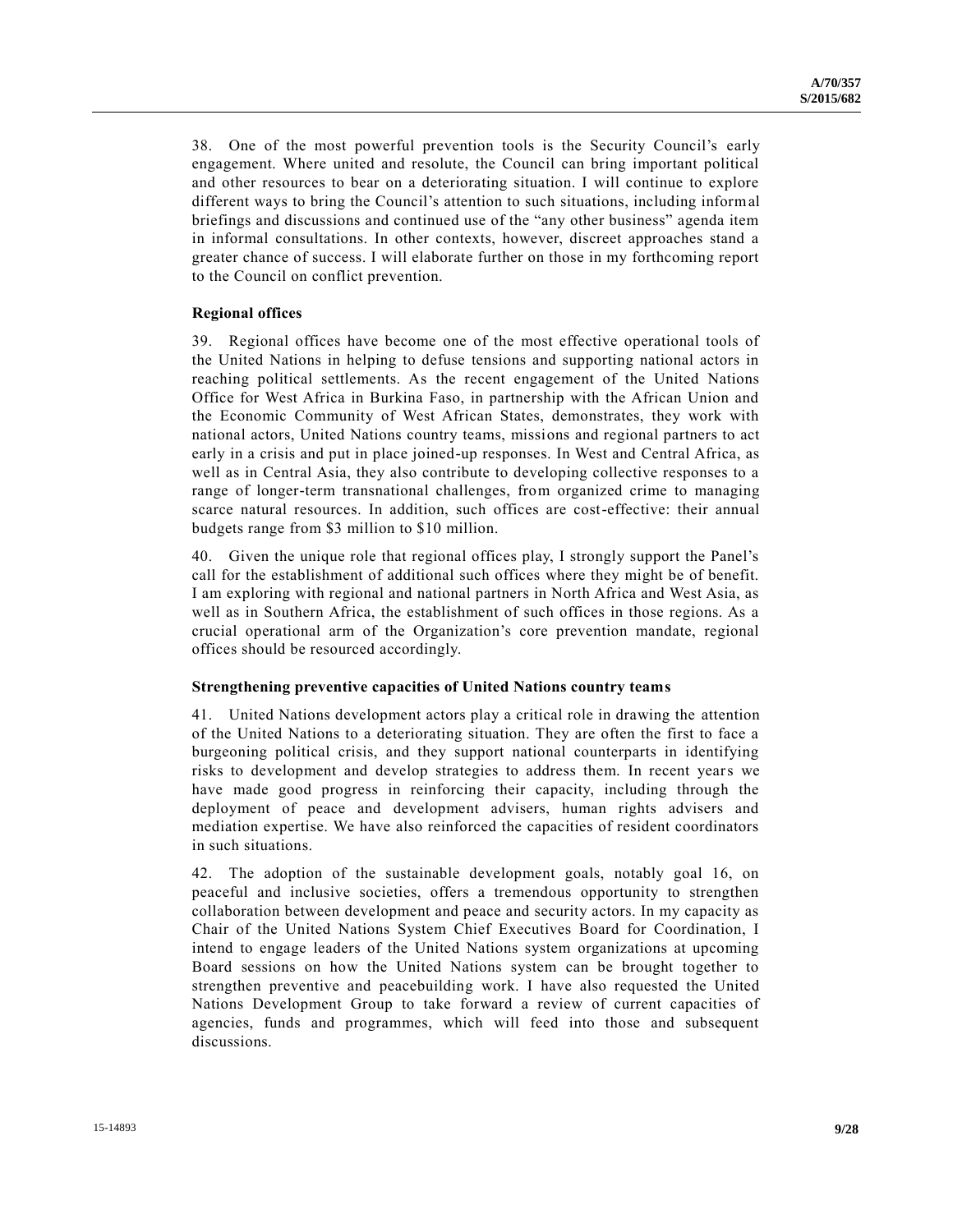### **Human Rights Up Front**

43. My Human Rights Up Front initiative is another step to prioritize and reinforce system-wide prevention efforts. It seeks to strengthen the capacity of the United Nations system to identify earlier signs of serious human rights abuses and potential conflict and enable proactive and more effective responses that draw on all United Nations tools. I am pleased at the Panel's strong endorsement of the initiative and will continue to strengthen it, including by institutionalizing regular reviews of high-risk situations by senior managers. Such reviews will ensure that United Nations action in the field is early, informed and driven by human rights priorities.

#### **Early action through "light teams"**

44. In situations of crisis or mission transition or when the United Nations in-country representative and presence require enhanced support, "light teams" of experts can help to bring together United Nations development, human rights and peace and security activities to craft a tailored approach to a specific situation. Operating under my good offices, these small, flexible and time-limited teams can deploy early and at low cost to work discreetly, under or in close consultation with resident coordinators, as appropriate, and national authorities to assess the situation, support national processes and facilitate engagement with partners. I appreciate the Panel's endorsement of this important concept and will continue to make use of it when appropriate.

## **B. Reinforced global-regional partnerships**

45. The establishment of effective global-regional partnerships will be a critical undertaking for Member States, regional partners and the United Nations in coming years. My report concerning cooperation between the United Nations and regional partners on mediation [\(A/70/328\)](http://undocs.org/A/70/328) reflects our experiences to date and how we can strengthen collective efforts.

46. Over the next year I intend to further institutionalize cooperation with those regional partners with which we work particularly closely, so as to enable consultation, common early warning and conflict analysis, and coordinated responses to the specific dynamics and needs of each region. With the European Union, we will fully implement agreed priorities to further strengthen our strong strategic partnership for 2015-2018. I share the Panel's view that United Nations cooperation with the League of Arab States should be further strengthened, and our two secretariats are exploring the potential deployment of a small United Nations liaison presence.

## **The African Union as a key partner**

47. With most United Nations peace operations in Africa, significant African Union peace operations under way and common mediation efforts across the continent, the African Union is the key regional partner of the United Nations. Our cooperation is underpinned by principles that apply to other regional partners, including consultative decision-making and appropriate common strategies for an integrated response to conflict, based on respective comparative advantage, transparency, accountability and respect for international norms and standards. The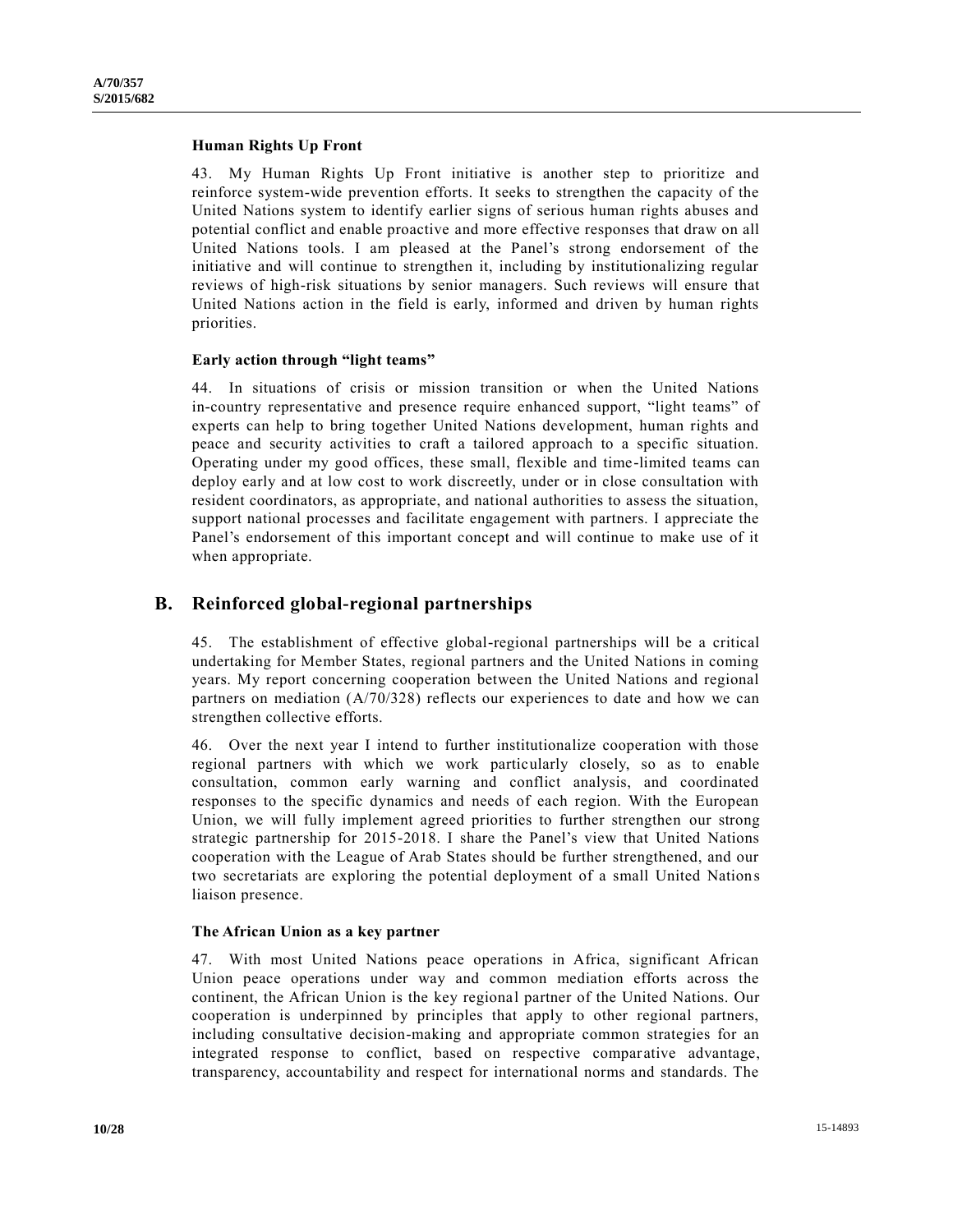United Nations Secretariat and the African Union Commission are taking steps to finalize, in 2016, a Joint United Nations-African Union Framework for an Enhanced Partnership in Peace and Security, which will provide a blueprint for early and continuous engagement between our organizations before, during and after conflict and with a view to finding political solutions to the crises that we face. Principles o f the Framework underpin the work of the United Nations Office to the African Union and the Peace and Security Department of the African Union, and the Framework has demonstrated the value of collaborative approaches.

48. If the United Nations is to fulfil its commitment to partnership with the African Union, we need to optimize the full range of potential support modalities, which may include a combination of voluntary, assessed and bilateral support. I concur with the Panel's call for sustained, predictable and flexible funding mechanisms to support African Union peace operations. In that regard, I commend the African Union's commitment to self-reliance, including to financing 25 per cent of future African Union peace operations. I urge Member States to give urgent consideration to how the United Nations can respond to that initiative. In support thereof, and further to my letter dated 2 January 2015 to the President of the Council [\(S/2015/3\)](http://undocs.org/S/2015/3), I have requested the Secretariat to carry out, jointly with the African Union and in consultation with other partners, a review and assessment of various mechanisms currently available to finance and support African Union peace operations authorized by the Council. The review will be informed by the results of the recent strategic review of the United Nations Support Office for the African Union Mission in Somalia.

49. I recognize, as does the African Union, that any financing provided by the United Nations will depend on institutional capability to effectively plan, deploy and conduct peace operations and will be contingent on compliance with United Nations norms, standards and financial rules and regulations. Recent reform and restructuring initiatives of the African Union Commission are laying the foundations for more effective institutional processes. We are supporting a major effort by the Commission to identify an effective mission support concept for the African Union and the capacities needed to implement it. As part of that, we are exploring how the African Union could gain access to United Nations system contracts. In the meantime, we will ensure that the strategic deployment stocks of the United Nations remain available as a mechanism to provide the African Union with ready access to the goods and services required to establish and maintain its operations.

50. The United Nations will continue to provide technical and planning expertise to assist the African Union in conflict prevention, mediation, military and police planning, financial and logistics management, security sector reform, disarmament, demobilization and reintegration and mine action. We will also continue to support the African Union's commitment to integrating human rights in its operations and to ensure that international human rights, humanitarian and refugee law standards are adhered to by forces deployed by the African Union so as to facilitate United Nations support in line with the human rights due diligence policy on United Nations support to non-United Nations security forces. Specific areas of work that we have agreed to support include predeployment training, monitoring and oversight mechanisms and screening of personnel.

51. I fully anticipate that United Nations and African Union peace operations will continue to deploy in sequence or in parallel in coming years. It is incumbent upon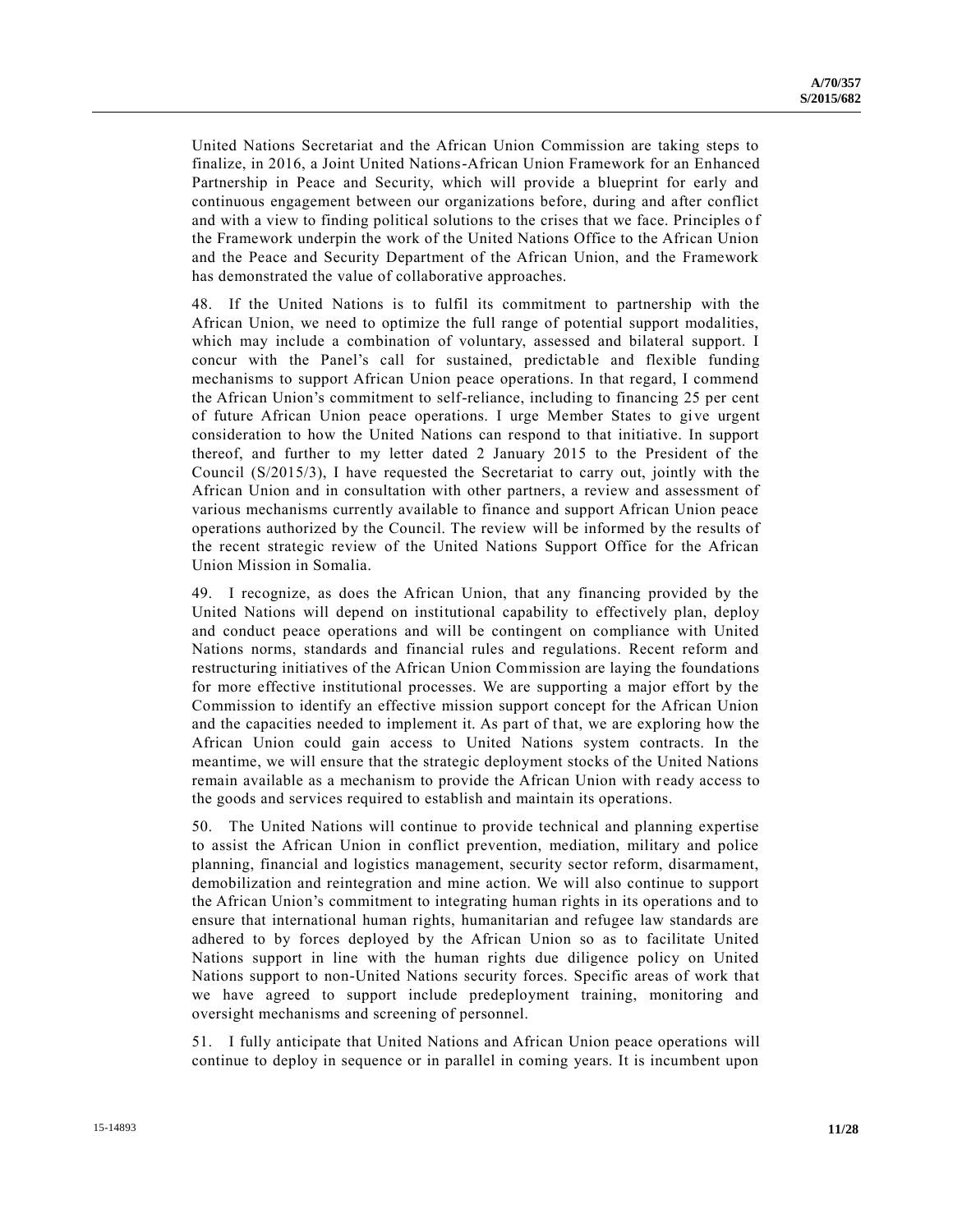us to institutionalize consultative processes and, where appropriate, joint mechanisms. We have agreed to develop, by early 2016, a shared vision for benchmarks to guide transitions from African Union to United Nations operations, drawing on lessons from the Central African Republic, Mali and Somalia. We have also agreed to initiate joint work on standardizing the process of rehatting uniformed personnel from African Union to United Nations operations, which will address, inter alia, training, equipment, sustainment and performance standards, conduct and accountability, and logistics support requirements.

## **C. Tailored peace operations**

52. The demands, impact and cost of today's peace operations require comprehensive strengthening of the ways in which we plan and conduct operations. The call for tailored peace operations that can respond effectively across the lifetime of a conflict is one of the Panel's recommendations that I will prioritize.

#### **Analysis and planning**

53. I fully endorse the Panel's view, echoed by the Advisory Group of Experts on the Review of the Peacebuilding Architecture, that conflict analysis should systematically include considerations of human rights and threats to civilians, as well as the political, security, social, economic, gender and regional dimensions of a conflict. To that end, over the next six months, existing conflict analysis methodologies will be revised and new guidelines issued to enable systematic application of joined-up conflict analysis, as well as to strengthen and institutionalize the system-wide analysis and response mechanisms — the regional quarterly review and the Senior Action Group — set up under my Human Rights Up Front initiative.

54. The United Nations has a system-wide policy on integrated assessment and planning that provides a good basis for planning in contexts of peace operations. It needs to be consistently implemented and continually refined. As recommended by the Panel, and to support a strategic and coherent approach to United Nations conflict response from the earliest stage, I am establishing a small centralized analysis and planning capacity in my office within existing resources. That entity will draw on and compile information and analysis across the system to prepare strategic considerations and options for possible United Nations responses. It will translate my guidance into strategic directives that set out overall parameters for potential United Nations engagement, trigger strategic assessments where required and designate roles and responsibilities, including the lead department. The small capacity will also serve to ensure that integrated planning complies with my strategic directives and relevant planning policies across an operation's lifetime.

55. Lead departments are responsible for taking forward integrated strategic assessments and planning processes. An empowered planner, working from the lead department and with planners across the system, will develop coherent and prioritized strategic plans. The Secretariat is compiling a list of senior planners, drawing on capacities within and outside the system. I also agree with the Panel's recommendation to transfer responsibility for operational mission planning, as soon as feasible, to the field. Missions will be responsible for the preparation of mission and component operational plans that are coherent, interoperable and tailored to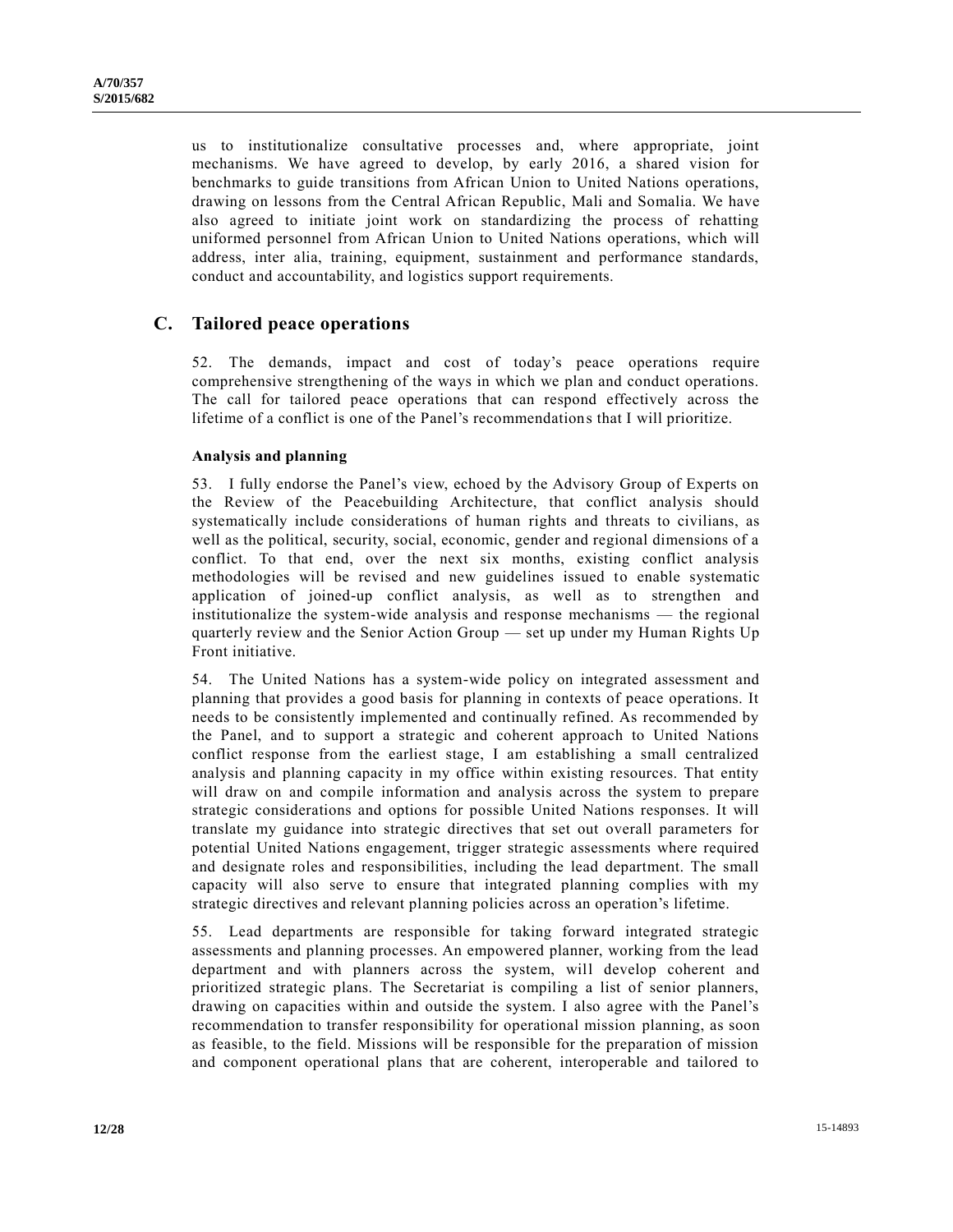their operating environment. Lead departments at Headquarters will be responsible for review and approval, after assessing whether operational plans reflect strategic planning directives, are joined-up and reflect available resources. The Department of Peacekeeping Operations and the Department of Field Support have already begun to jointly approve military, police and support concepts.

56. Effective planning also requires capable and multidisciplinary planners. I am committed to enhancing training in conflict analysis and assessments, as well as strategic and operational planning, so that United Nations personnel are equipped to work capably together. I call upon Member States to support those efforts.

#### **Sequenced mandates**

57. Quality analysis allows me to provide the Council with frank and wellconsidered advice that it needs in assessing options to respond to crisis. The decision to launch a peace operation, therefore, must be made in the context of sustained dialogue on emerging priorities and how the United Nations can address them. I support the Panel's suggestion that the Council consider how it can better prioritize and sequence tasks that it sets for peace operations. Some recent Council mandates have taken welcome steps in that direction.

58. On the basis of clear political objectives, the Council may decide to esta blish an initial mandate and request me to return after a defined period with more comprehensive proposals for prioritized mission tasks, including assessment of the military, police, substantive and support capabilities required for implementation and options for rapid generation and deployment.

59. Where a significant presence is immediately required, for example in situations characterized by urgent protection needs, the Council may initially restrict the mandate to political, security and protection tasks, with the understanding that any further tasks are contingent on progress on the most immediate threats to civilians. In such cases, my reports would include a regular assessment of the mission's political and protection effect, the extent to which the mission has the capabilities to fulfil its protection mandate and the additional political and practical support required. Such reports would also track progress towards a political process and identify options for changes to the mission's strategy and mandate where progress is not forthcoming. When political openings occur, I would identify priority actions that a mission can take to support and advance them.

60. A benefit of sequenced approaches, in addition to better use of limited resources and better risk management, is that they enable United Nations peace operations to consult early with national and regional stakeholders in the design and delivery of mandated tasks. Sequencing also allows the Council greater potential to engage host States and regional partners on expectations and commitments. I welcome an early opportunity to discuss such options with the Council.

#### **Dialogue between the Security Council, the Secretariat and troop and police contributors**

61. Sustained dialogue between the Council, the Secretariat and contributors is essential for shared understanding of appropriate responses and their implications for the mandate and conduct of a peace operation. That dialogue should begin before the mission is established. One option that could be considered is for the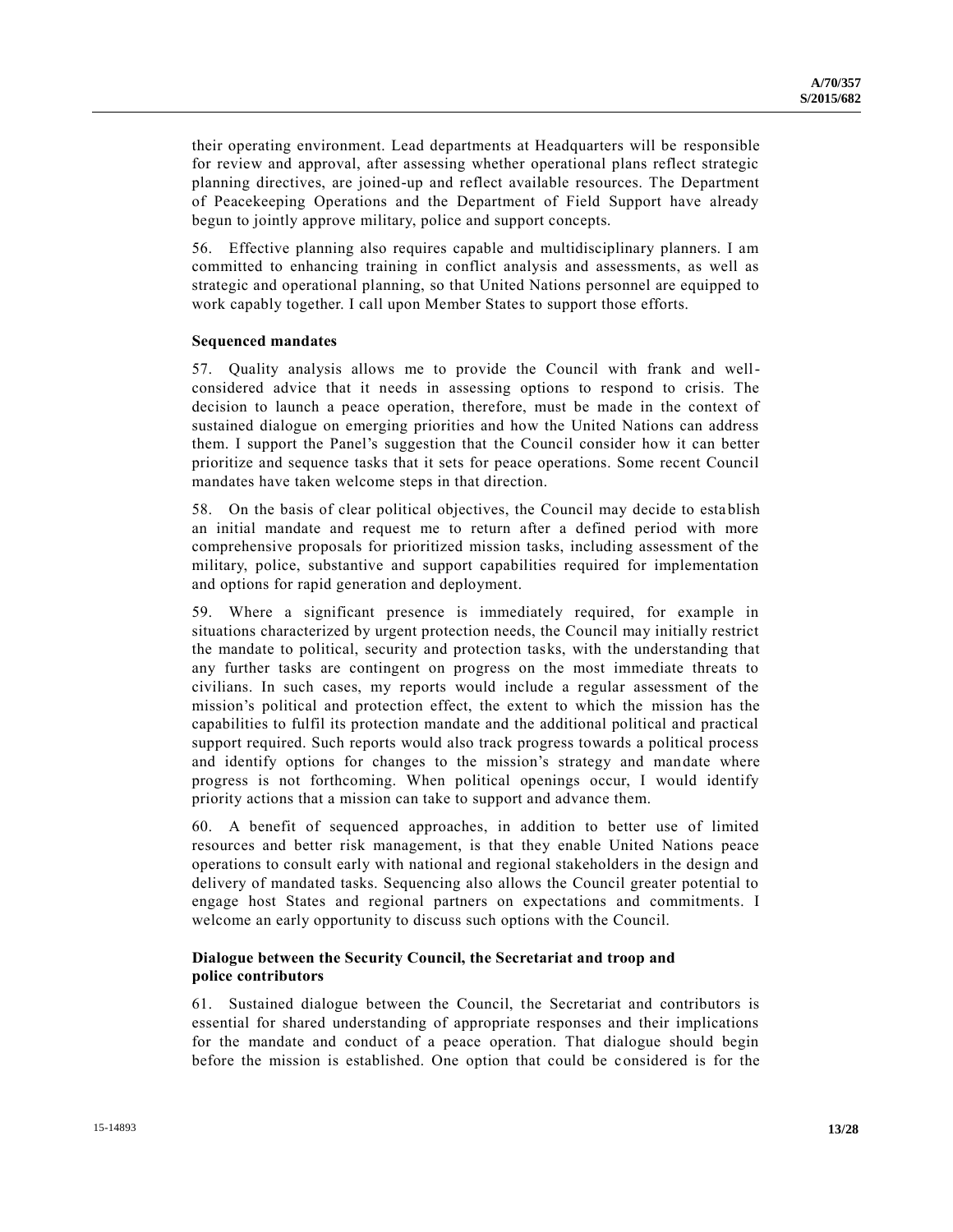Secretariat to brief potential contributors together with Council members on its assessment of a conflict before an operation is authorized. This could serve to alert potential contributors and allow them to consider what capabilities might be required. It would also give the Council an opportunity to obtain insights on the challenges and opportunities involved in mandating certain tasks and in generating the required capabilities under specific time frames.

62. As the Council moves closer to authorizing or changing the mandate of an operation, a subsequent set of triangular consultations could be held to ensure clarity on planned priorities, operational implications and required capabilities. Such discussions would accompany ongoing memorandum of understanding negotiations between individual contributors and the Secretariat. To ensure full clarity on our mutual commitments, I have instructed the Department of Peacekeeping Operations and the Department of Field Support to include in each memorandum of understanding the relevant statement of unit requirements, which details the capabilities and standards to be provided and tasks to be undertaken.

63. Once the mandate of a peace operation is established, the Secretariat will regularly brief contributors and seek their views in assessing progress. It is incumbent upon us to immediately explain any changes or requirements that have implications for troops and police.

#### **Engaging on national priorities and building support for action**

64. Consent of national authorities is the basis for United Nations engagement in a country. I intend to explore with relevant host Governments the establishment of compacts as a way to ensure understanding of our mandates and status-of-mission agreements and, as appropriate, support coordinated international engagement. However, the support of local populations is essential for effective action. United Nations peace operations must foster public support immediately on deployment, and strategic communication and community engagement are essential. Where security conditions permit, peace operations will recruit national staff and community liaison officers, particularly women, from the outset. Public opinion surveys undertaken by many peace operations are a valuable means of regularly assessing progress and evolving community priorities. I have instructed that they be conducted regularly.

#### **Delivering coherent responses**

65. Once Security Council and national priorities are defined, my priority is the delivery of coherent United Nations responses. Integrated approaches allow us to create new ways of working together and enable specialist support to be provided from across the system. They are potentially more cost-effective where participating mission components and agencies co-locate staff, share services and put in place cost-sharing arrangements. I intend to accelerate the establishment of platforms for coordinated work in cross-cutting areas. The Global Focal Point for the Police, Justice and Corrections brings together the Department of Peacekeeping Operations, the United Nations Development Programme, the Office of the United Nations High Commissioner for Human Rights, the United Nations Entity for Gender Equality and the Empowerment of Women (UN-Women) and others to provide joint support in the areas of the rule of law and human rights in 19 countries with peace operations, as well as in other conflict and post-conflict settings. I intend to enhance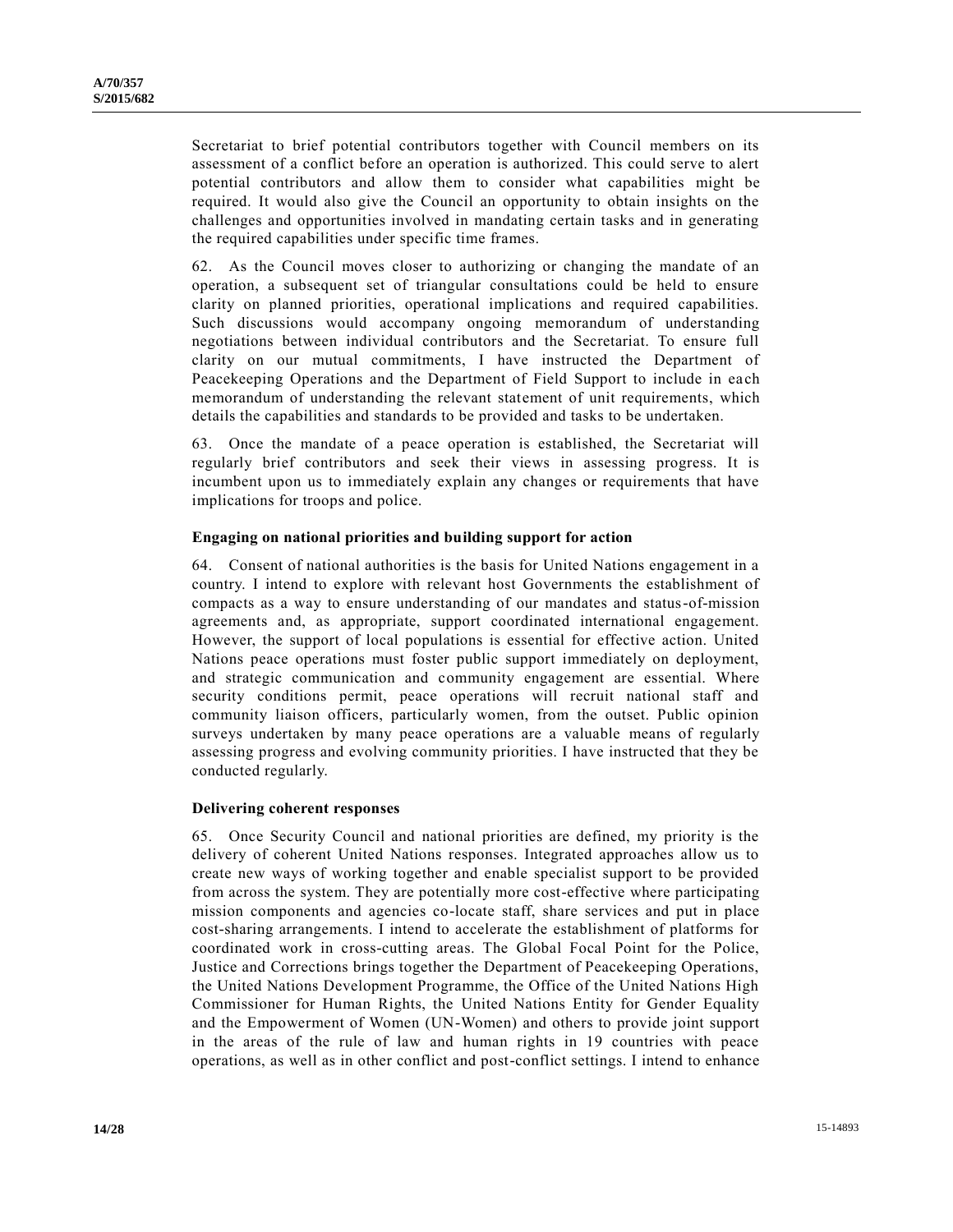that arrangement by strengthening its capacity for joint programme design and implementation.

66. Protection functions will also benefit from a more coherent framework of support to deliver greater impact. Beginning with careful and considered outreach to communities at the local level and extending to strong mission information management that informs action and feeds into protection responses, and reporting to the Council, a shared platform will strengthen response, monitoring and the coherence of multiple reporting functions, including for children and armed conflict and conflict-related sexual violence. Going forward, all peace operations with a protection of civilians mandate should have a senior protection of civilians advis er, located in the Office of the Special Representative of the Secretary-General, to coordinate the development of mission-wide strategies and guidance for all components, in liaison with relevant protection actors, including the humanitarian protection cluster. With due consideration for the requirements of flexibility to respond to differing contexts, a dedicated capacity for specialized protection functions relating to child protection and conflict-related sexual violence will be consolidated within mission human rights components. The head of the component will be responsible, through the head of mission, for the implementation of those specialized mandates and ensure that the Special Representatives of the Secretary-General for Children and Armed Conflict and on Sexual Violence in Conflict have the engagement, information and support required for the delivery of their respective mandates.

67. Coherent mechanisms to support women's full participation in peace and security are vital. Building on the successful pilot in Haiti, I have decided to henceforth request that the Senior Gender Adviser of United Nations peace operations be located in the Office of the Special Representative of the Secretary-General, supported by gender expertise embedded in functional mission components. I am pleased that UN-Women, the Department of Peacekeeping Operations and the Department of Political Affairs are putting in place arrangements to strengthen the provision of substantive and technical support to missions and to make full use of respective comparative advantages. My forthcoming report on the implementation of Security Council resolution 1325 (2000) details collective efforts to advance the women and peace and security agenda.

68. Jobs and livelihoods are another key concern for communities and one in which United Nations agencies and others have comparative advantages. Collaboration between the United Nations and the World Bank has been increasing, and the two organizations have a shared set of partnership objectives. To strengthen cooperation across security and justice sectors, core government functions and employment, I have instructed my senior management to propose a mechanism that brings together the United Nations, the World Bank, the International Monetary Fund and key regional banks to engage coherently in crisis countries.

69. I welcome the call by both the Panel and the Advisory Group of Experts to address shortfalls in financing the different activities needed to achieve and sustain peace. Efforts to deliver programmes demanded more frequently by Security Council mandates have been limited to an extension of the traditional resourcing model. Nevertheless, constructive options to apply available resources in enlisting partners to support mandate delivery exist. In that context, I am taking steps to ensure that forthcoming mission budget requests include the full range of resources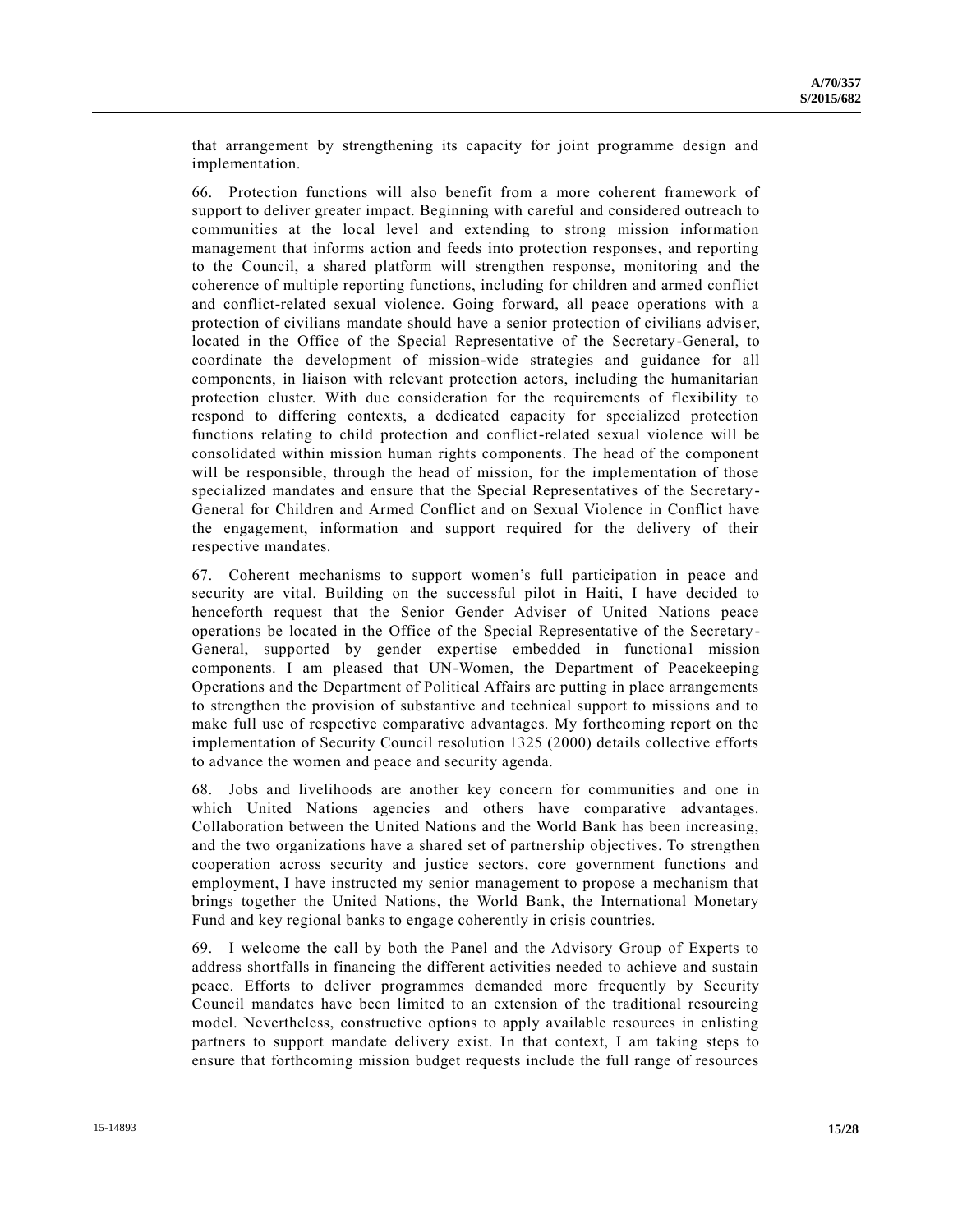required to implement mandates and that missions closely coordinate with the United Nations country teams in that work. We also need to look at how pooled country-level funds can support the delivery of coordinated support in cross-cutting areas and help to manage often volatile aid allocations.

70. My Peacebuilding Fund has become a proven instrument to assist with rapid, coherent and risk-tolerant funding that yields impact in sensitive political environments. It urgently needs additional resources to continue operations at the current level of \$100 million per year. Going forward, I will actively explore, in close consultation with Member States and through appropriate intergovernmental bodies, options to provide predictable resources for the Fund. I intend to bring persistent financing gaps to the attention of the Council and the Peacebuilding Commission.

#### **Assessing impact and transitioning**

71. Regular assessment of mission progress enables operations to adapt their responses to a fast-evolving environment. While significant steps have been taken to establish integrated field assessments, the tools required to do so remain incomplete. Progress is often as complex to measure as it is to obtain. Better impact assessment could facilitate realistic benchmarks for missions, and a more results-focused formulation of budgets could better inform regular assessment and resource management.

72. Periodic independent evaluations could complement a more impact-focused approach. I am mindful that a myriad of routine and ad hoc assessments are undertaken by multiple Headquarters entities. I have instructed the streamlining of reviews to permit more systematic independent evaluations and will provide details in my forthcoming report on the overview of the financing of peacekeeping operations.

73. Ongoing analysis and impact measurement are equally essential to the successful transition of peace operations. They must be undertaken with national and United Nations partners that may take on and advance work initially carried out by peace operations. They should incorporate the assessment of capacities and resources of those actors. Côte d'Ivoire, Haiti and Liberia will be early cases for that approach, building on effective transitions in Sierra Leone and Timor-Leste. Sustained political engagement after transitions is also essential. The Peacebuilding Commission, as well as regional organizations and regional offices, holds significant potential and can play a valuable role in that regard.

## **Financing and structures**

74. Some of the existing financing arrangements applicable to the Secretariat are an obstacle to tailored peace operations and present challenges and cost inefficiencies with regard to efforts to draw on all tools available to the Organization. My report on the review of arrangements for funding and backstopping special political missions [\(A/66/340\)](http://undocs.org/A/66/340), which remains before the General Assembly for its consideration, presents options that address many of the obstacles to tailored peace operations. I support the Panel's call to Member States to take immediate action on this critical issue. A tailored and coherent approach to peace operations will also require overcoming current hurdles to providing specialist support to field missions, whether human rights, mediation or electoral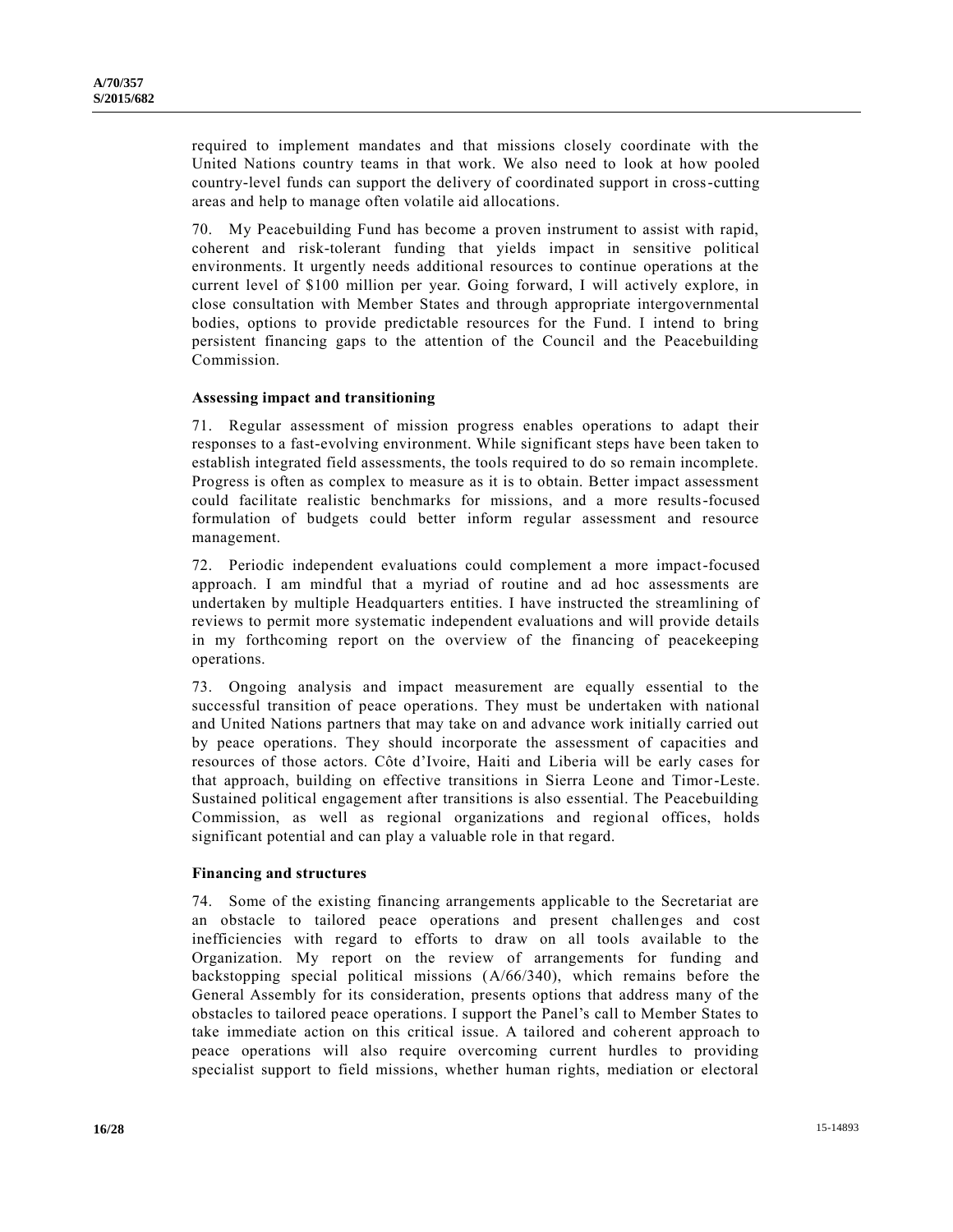assistance to peacekeeping missions and military advice or rule of law support to special political missions.

75. As the Panel observes, the structure of the Secretariat may itself also present a challenge to a more coherent approach. Structures, in and of themselves, will not solve problems of coherence, speed and efficiency, but they can help to reduce inefficiency and support cooperation in planning and deploying peace operations. The Panel's recommendation to restructure the Secretariat's peace and security architecture will require a more comprehensive consideration that I will encourage my successor to undertake. Secretariat restructuring will be a necessary but insufficient condition to realize a tailored approach to peace operations and better calibrated responses to conflict.

# **D. Agile field support**

## **Empowering the field**

76. Tailored peace operations will remain an elusive goal unless we change the way in which we support missions. The current administrative framework for peace operations is often slow, cumbersome and averse to risk. The average length of time to recruit and deploy rostered civilian staff to a peace operation is 180 days, 120 of which are required to complete reference checks, medical clearance and travel to the duty station. At least 20 distinct steps are involved in engaging and deploying uniformed personnel, requiring the coordination of four different divisions within three separate departments. Current processes, when applied to volatile, poorly resourced and often remote environments, are proving ineffective. A collective change of culture, policies and approaches is needed.

77. We must look to best global practice in the administration of field-based organizations. That approach, practiced in most of our countries, is directed at aligning authorities and accountability with responsibilities. I intend to further empower field missions so that they can carry out their responsibilities and utilize resources effectively and accountably.

78. All United Nations managers must demonstrate responsible stewardship of funds and resources entrusted to the Organization. Increased authority of field managers will be accompanied, therefore, by strong efforts to strengthen mission management capabilities. I will hold managers accountable and will establish clear chains of command and guidance on the exercise of authorities. Accountability arrangements will include clear reporting requirements, efficient monitoring and support, and regular assessment of performance, as well as corrective action to support enhanced authority and decision-making responsibilities.

79. A tailored peace operation requires a dynamic workforce that can be adapted and resized to meet specific needs at any given time. The Organization should be able to quickly recruit and deploy qualified individuals under the most appropriate contractual modalities, discipline them for cause and terminate them if they are no longer required for the mandate or context. This is not possible under current arrangements. The recruitment of National Professional Officers is subject to the same criteria as that of international staff even in countries emerging from prolonged conflict, where conditions have not allowed them to meet those criteria. I intend to complete a review of the key processes that may not be supportive of our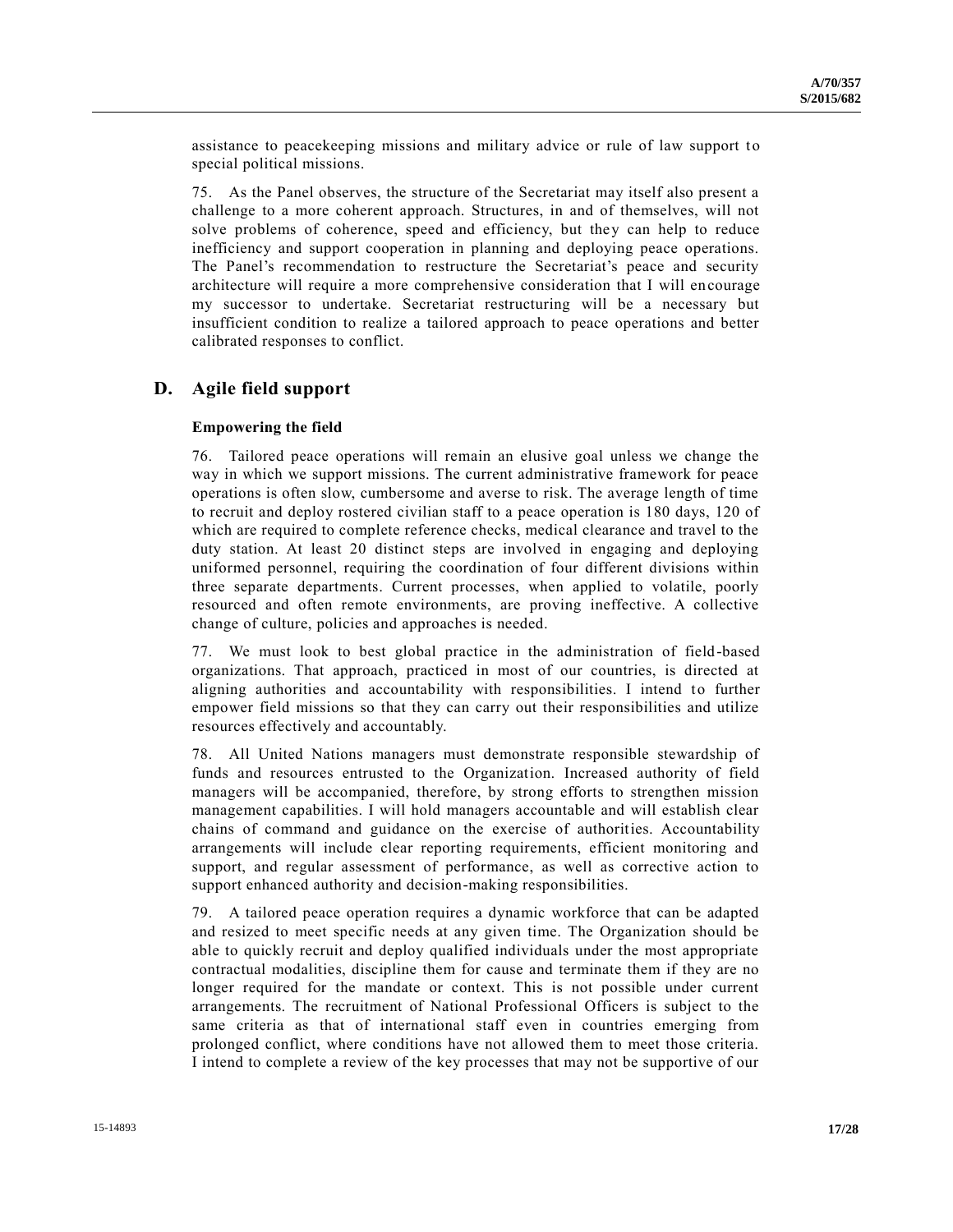field operations by September 2016 and have requested a broader review of Secretariat policies and procedures, to be completed by September 2017.

80. I am committed to ensuring that field perspectives and needs are reflected in administrative policies and procedures. To that end, I am instituting formalized internal consultative mechanisms and representative field participation to ensure that policies and procedures are applicable to all Secretariat staff, including those working in the field, and that, where required, relevant field-specific arrangements are established.

#### **Standing administrative measures for start-ups and emergencies**

81. I am putting in place, by the end of 2015, standing administrative measures for start-up and crisis situations to go into effect for six months on a renewable basis upon the establishment of a peace operation or my certification of a crisis or emergency. Those measures include some exceptional measures approved in such situations as the Ebola crisis response, the Haiti earthquake of 2010 and more recent mission start-ups. Other obstacles to rapid and predictable response, such as the three-month limit on temporary duty assignments of personnel from Headquarters, were established through decisions of the General Assembly. As those impediments constrain the effective use of United Nations personnel surge support, I intend to present proposals to the Assembly in the context of my forthcoming report on the overview of the financing of peacekeeping operations.

#### **Rapidly deployable headquarters**

82. The Department of Field Support and the Department of Peacekeeping Operations will finalize, by early 2016, a concept and standard operating procedures for a rapidly deployable integrated civilian, military and police headquarters capacity that can be fully functional within 8 to 12 weeks of the issuance of a mandate. This will build on prior efforts, including by incorporating standardized designs, the use of strategic deployment stocks and modular solutions, standard operating procedures to facilitate the fast-track deployment of civilian, military and police personnel, and standby arrangements for the construction and sustainment of integrated headquarters and other mission components.

#### **Specialized support packages**

83. Force and police generation will remain the main vehicle to generate uniformed capabilities for peace operations. However, in start-up or emergency situations or when there are particularly challenging environments to navigate, a broader range of support options will need consideration. Logistics capabilities located elsewhere in the system, such as in the United Nations Office for Project Services, can provide important enablers, and I will continue to draw on established arrangements that provide for their rapid engagement.

84. I will also invite regional partners and Member States that have capabilities in key enabling areas to propose and provide specialist support packages to address specific substantive and support needs, particularly for short-duration tasks to address urgent field requirements or temporary gaps. They include engineering capabilities for infrastructure construction; immediate medical facilities and medical evacuation solutions; and strategic airlift support.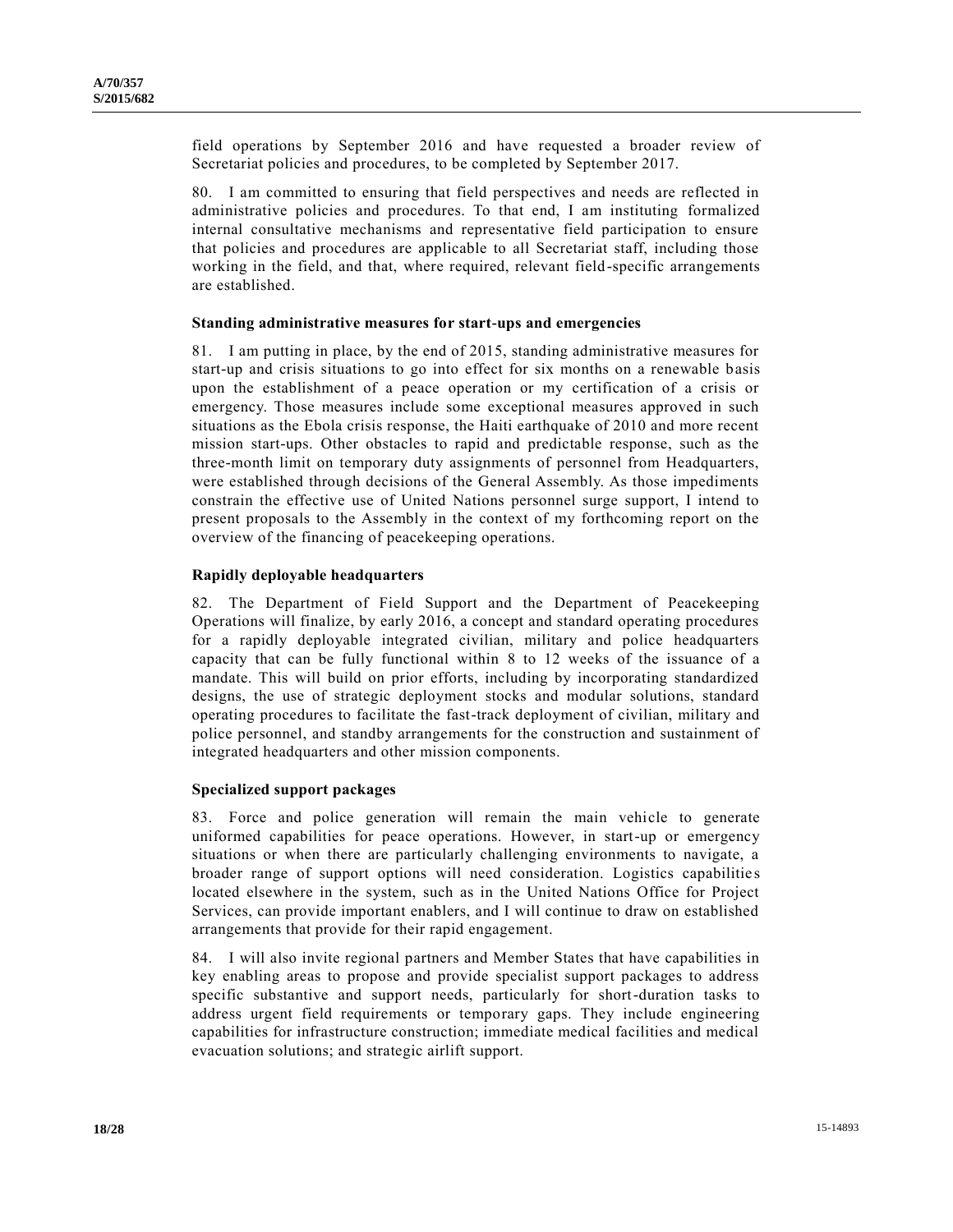# **E. Speed, capabilities and performance of uniformed capabilities**

85. The timely deployment and the effective performance of uniformed capabilities are where partnership between troop and police contributors and the Secretariat stands or fails. To improve the consistency and coordination of capability development initiatives, I intend to establish, with interested Member States, a single capability and performance framework for uniformed personnel. The Special Committee on Peacekeeping Operations has a unique contribution to make to that work.

#### **Rapid deployment of uniformed capabilities**

86. The Panel made a number of important recommendations to accelerate military and police deployment to peace operations, all of which I am pursuing. A small Strategic Force Generation and Capability Planning Cell has been established, through extrabudgetary resources, to engage current and potential troop and police contributors on a more timely and sustained basis on required capabilities, including female personnel. The Cell also manages the new Peacekeeping Capability Readiness System, which replaced the previous Standby Arrangements System. I will propose the institutionalization of that important function in my forthcoming request under the support account for peacekeeping operations.

87. The case for rapidly available capacity is incontestable. The political commitment and financial incentives to realize it, however, have been decades-long obstacles. Building on past experience, I am establishing three complementary rapidly deployable capacities that, with Member State support, can provide the basis for timely response when needed. All will draw on the integrated mission headquarters noted above. First, the Secretariat is developing requirements for standby units for a range of capabilities and will invite Member States and regional organizations to establish arrangements that could enable those capabilities to be drawn on under defined conditions and during defined time periods. Those standby capabilities will become part of the Peacekeeping Capability Readiness System and provide the backbone to early deployment.

88. Second, I will continue to explore arrangements for the rapid and time -bound transfer of assets and capabilities from existing missions to meet crises or start-up needs. While such inter-mission cooperation arrangements are not a substitute for properly resourced missions, they provide the means to respond quickly to changing circumstances, as during the crisis in Côte d'Ivoire in 2011 and the elections in Liberia. The quick reaction force subsequently deployed in the United Nations Operation in Côte d'Ivoire has significant potential to support nearby peace operations. I intend to build on that innovation and explore similar capacities in other regions, where authorized by the Council.

89. Third, pre-established arrangements between Member States, regional organizations and the Secretariat for strategic deployment capacity and the provision of key enablers are an emerging means of assisting faster deployment to start-up or crisis situations. We will continue to engage interested and capable Member States for the provision of national enabling capabilities through stand alone agreements and the Peacekeeping Capability Readiness System.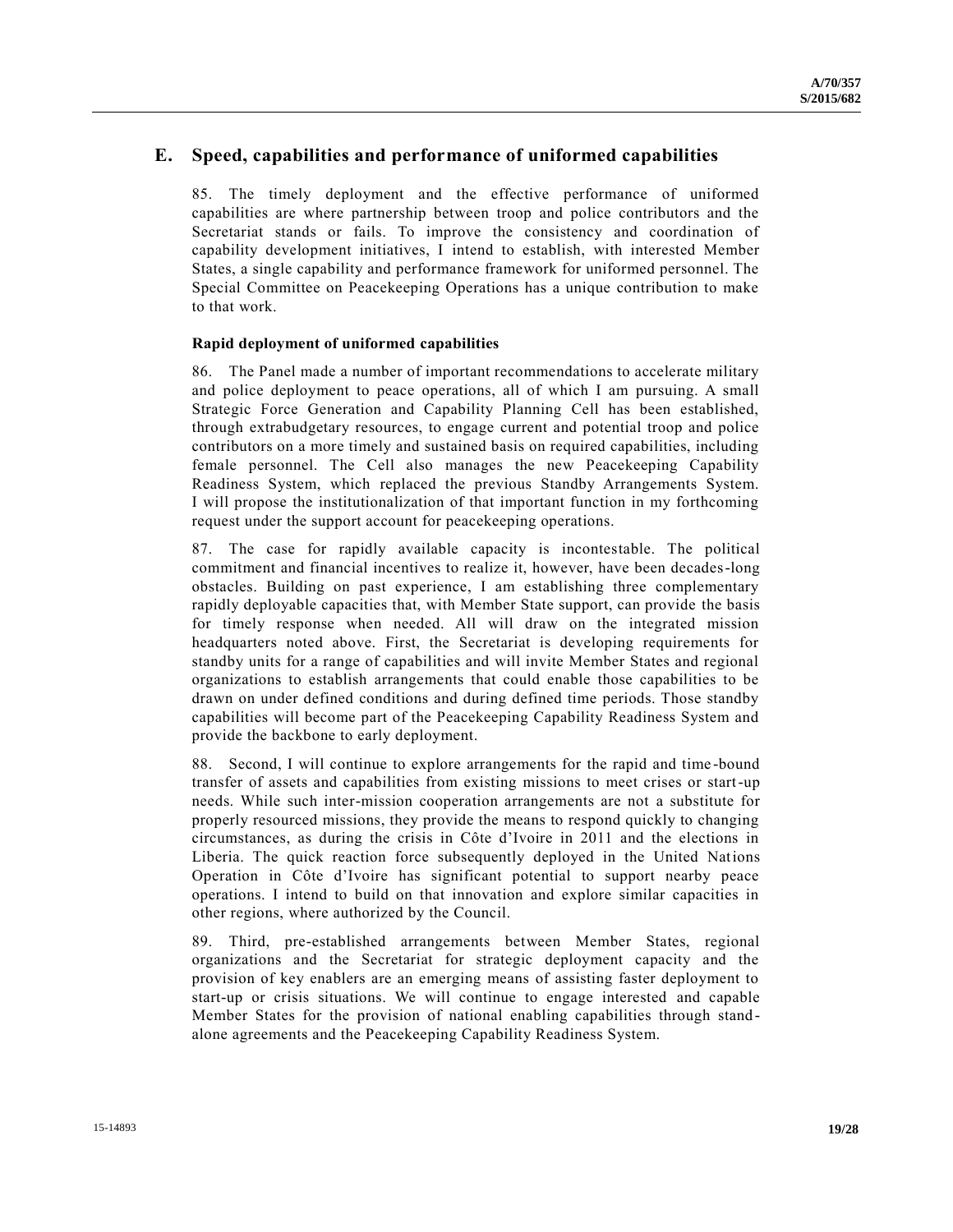90. A longer-term option is the small United Nations "vanguard capability" for mission start-ups or reinforcement, as proposed by the Panel, an intriguing concept to establish standby regional strategic reserve contingents that could deploy from a regional hub and be self-sustaining for up to 180 days. I have instructed the Department of Peacekeeping Operations and the Department of Field Support to explore the concept further for discussion with Member States.

#### **Uniformed capability development and performance**

91. High-tempo environments call for a broader range of capabilities, including specialist functions, and a high degree of operational readiness. In asking contributors to do more, the Security Council and the Secretariat must also do more to support contributors in meeting capability and performance requirements.

92. Progress has been made, in cooperation with Member States, in establishing clear military unit standards and capabilities for most types of military units. Increasingly customized and precise unit requirements are being detailed for each peace operation. Such steps are facilitating triangular capacity-building initiatives between the Secretariat, troop contributors and countries with specific specialist capabilities. I welcome such initiatives and invite other Member States with the requisite skills and capacity to support similar developments of other specialist enabling capabilities, such as medical and signals units.

93. Development of police capabilities requires a similar concerted effort. The central pillars of the police strategic guidance framework will be in place by the end of 2015 and will provide a sound basis for cooperation between Member States and the Secretariat on the articulation of standards, tasks and training requirements of formed police units, specialized teams and individual police officers. Guidance and new modalities for planning and recruitment will be critical to improving coherence and interoperability. To support that effort, I have instructed the Police Division to undertake an external review of functions, structure and capacity and to present the results in my forthcoming report on United Nations policing.

94. New capabilities will continue to be required for United Nations peace operations. An effective system for the acquisition, analysis and operationalization of information for peace operations in complex environments is lacking. I have tasked the Secretariat with developing parameters for an information and intelligence framework that can support field missions in operating effectively and safely. I welcome further discussions with Member States on that urgent capability gap.

95. We must continue to work together to respond to the need for greater mobility in field operations. Operational effectiveness in high-tempo contexts, including the ability to protect civilians, requires proactive and forward-leaning postures, as well as flexible support mechanisms. I have directed the Secretariat to undertake a comprehensive review of issues related to in-mission mobility, as well as command and control of military enabling assets, by the second quarter of 2016.

96. The Department of Field Support and the Department of Peacekeeping Operations will consult with Member States to propose revisions of accommodation definitions and standards to focus on the provision of high-quality adaptable solutions that ensure acceptable living conditions for short- and long-term deployments while providing the mobility necessary to adapt to dynamic mission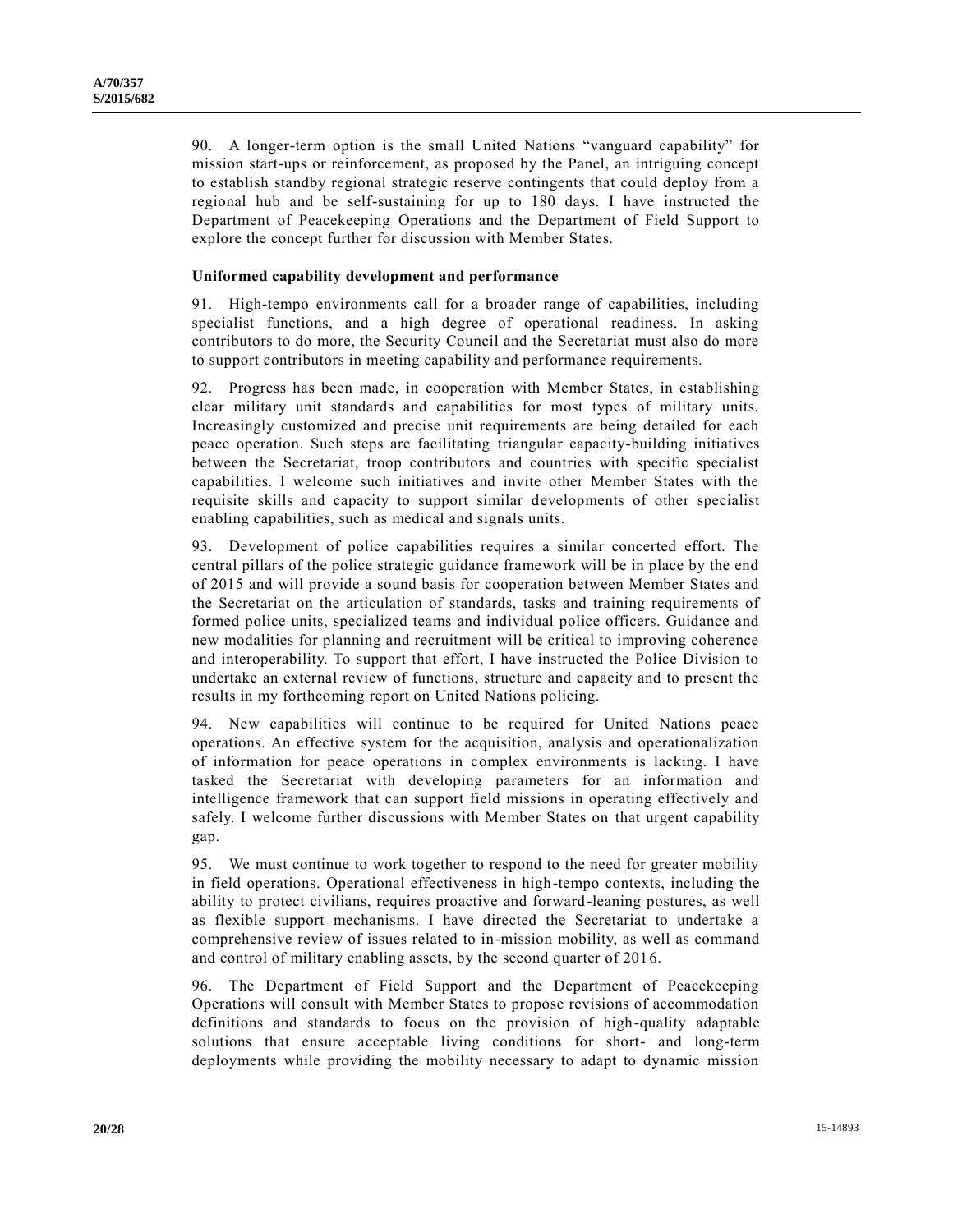requirements, in advance of the meeting of the Working Group on Reimbursement of Contingent-Owned Equipment to be held in 2017.

97. All of the steps above are intended to ensure effective performance in the field, whose measurement requires clear performance standards. Building on the recent development of an operational readiness assurance framework, the proposed capability and performance framework should take forward their development. While predeployment preparations, supported by Secretariat visits, remain critical to ensuring operational readiness, regular assessments of units and equipment should also be conducted in missions. Such assessments would allow early identification of deficiencies, including as a result of operating in austere environments, enable contributors to be alerted and quickly address problems, and ensure that contingents receive the support or remedial training required. The critical role of the Office for the Peacekeeping Strategic Partnership in supporting field performance should be reinforced.

98. Every contributor must communicate, during negotiations over possible deployment, national caveats regarding the use of military or police contingents. The decision process in selecting forces for peace operations will take those caveats into account, including whether to proceed with deployment. Additional caveats beyond those explicitly agreed by the Secretariat cannot be accepted after deployment. I have instructed all missions to communicate to Headquarters any incidents of refusal to follow orders given by the Force Commander or the Police Commissioner, whether on grounds of new national caveats or others. The Secretariat will immediately inform the concerned Member State and, on a regular basis, the Security Council and, where no remedial action is forthcoming, will repatriate the unit concerned.

## **Training**

99. The complexities of today's operations require a collective effort to enhance the training of uniformed personnel for United Nations peace operations. The limited time available for predeployment training must be maximized to increase readiness and familiarity with United Nations standards and requirements. I am taking forward three interlinked initiatives to enhance predeployment training, set out below, and encourage Member States to support them.

100. First, as from January 2016, I will request Member States to provide certification for all uniformed personnel who have completed United Nationsspecified predeployment training as part of force and police generation processes. The Department of Peacekeeping Operations and the Department of Field Support are strengthening their mobile training teams to provide targeted support to interested Member States in meeting that requirement.

101. Second, I have requested the two Departments to support the establishment of bilateral and regional training partnerships. That capacity would act as a hub to match Member States' training capacity to needs, particularly in support of new and emerging troop and police contributors.

102. Third, I intend to establish a pilot train-the-trainer centre, supported by voluntary contributions, for uniformed personnel. The centre will reinforce the role of the United Nations in setting training standards and allow for earlier and more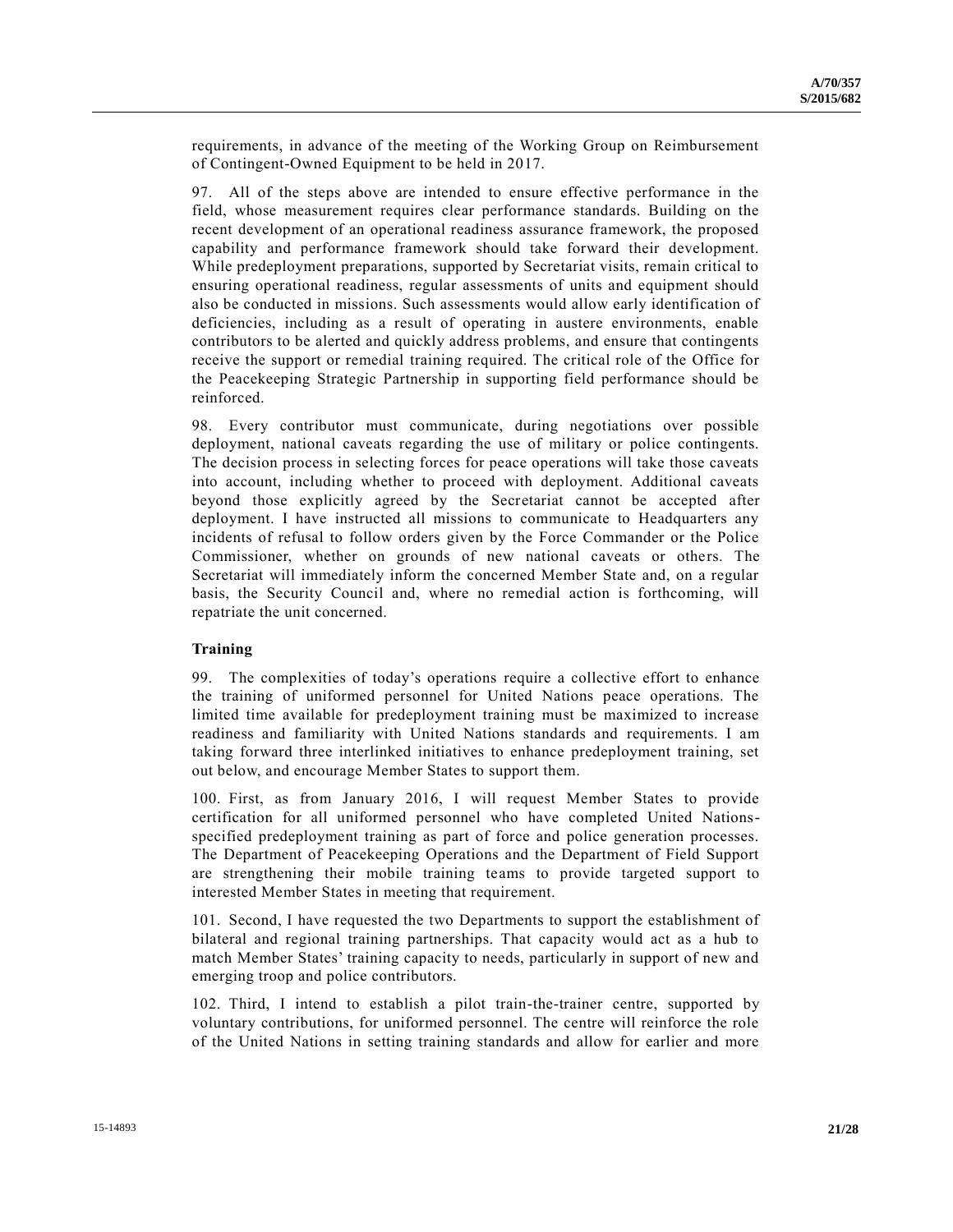consistent engagement with Member States in the preparation of uniformed personnel.

## **F. Safety and security**

103. The deterioration of the global security environment has increased the complexity and the scale of security challenges for United Nations peace operati ons. The United Nations is a direct target for attack by some parties that do not view the Organization as an impartial entity or that consider its presence as an impediment to their objectives. The threat is aggravated, in certain contexts, by blurred lines between criminal and extremist groups and competition between them. Intense conflict has also increased the risk of indirect attacks against peace operations personnel. That threat environment will not improve significantly in the short term. Our focus must be on increasing the capability of the United Nations system to "stay and deliver" while ensuring the safety and security of United Nations personnel.

104. The increasing use of armoured vehicles and technology, improved communications, information gathering and analysis, training and quality medical care, as well as guard units, are some of the most effective ways to keep our personnel safe, and I will continue to pursue advances across all of those fronts.

105. To better integrate security efforts, I am taking forward the consolidation of all Secretariat security resources under the Department of Safety and Security, in line with General Assembly resolution 59/276, which will improve our ability to analyse threats and risks and deploy personnel according to field needs and priorities. Implementation of that ambitious initiative will begin early in 2016. It will be bolstered by the roll-out at the end of 2015 of a new security risk management policy and process that incorporates enhanced security threat assessment and management tools. Demand for regional analysis is being addressed through additional security analysts, the deployment of physical security specialists to regional offices, and increased surge support from Headquarters.

106. The new tools, together with enhanced implementation of the programme criticality framework, will support managers in making informed and time -sensitive decisions in high-risk environments as to which activities to undertake and how to manage risks to personnel. Gender-specific risk considerations are currently being developed to ensure that the security needs of female staff are met. A system-wide crisis management policy and department-specific operating procedures will be finalized to enable effective and coherent responses.

107. I strongly believe that the adoption of widely available and cost-effective technologies can make huge strides towards improving the safety and security of United Nations personnel and assets, as well as our capacity to protect civilians and to implement mandates effectively. The Department of Peacekeeping Operations and the Department of Field Support have put in place a strategy to implement the key recommendations of the recent Expert Panel on Technology and Innovation in United Nations Peacekeeping, and I look forward to progress in that regard.

108. Information management tools to improve data collection and recording of security incidents are one example of the benefits of technology. Those tools will be fully operational in selected missions by the end of 2015 and will help in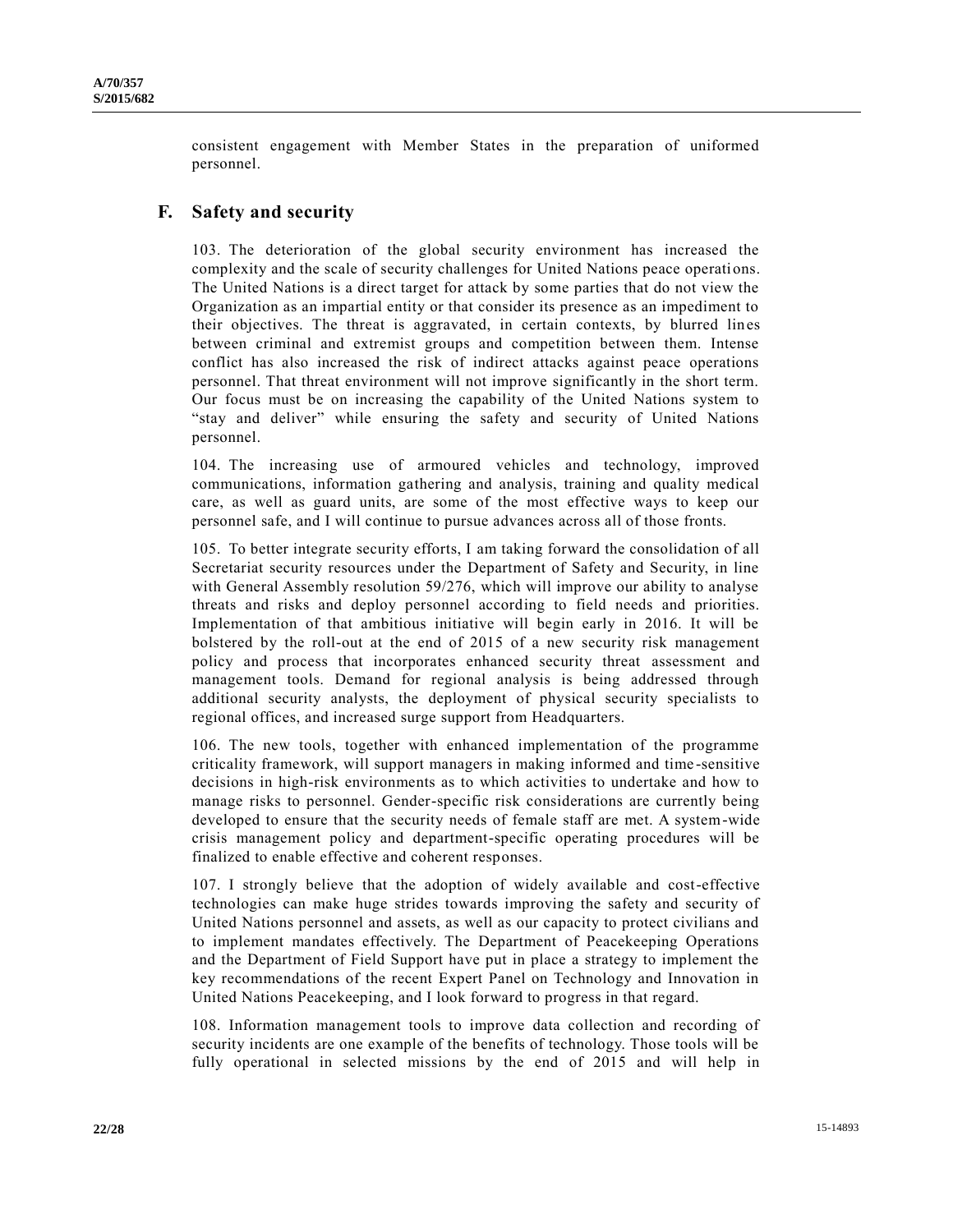determining proactive security responses. They will also strengthen the Organization's capacity to systematically follow up with host Governments on their responsibility to investigate and prosecute perpetrators of crimes against United Nations personnel. I urge host States to cooperate in that regard. Furthermore, I have instructed the Department of Management, in coordination with the United Nations Operations and Crisis Centre and other entities, to take responsibility for the consolidated management of information regarding fatalities to ensure that administrative processes, including facilitating support to next of kin, are appropriately and consistently handled. The Panel has called for rates of compensation for death and disability to be given due consideration by the General Assembly, and I encourage Member States to do so.

109. Member States deploying uniformed personnel to peace operations also bear responsibility for ensuring that military and police operating in high-risk environments have the tactics, techniques and procedures necessary to do so effectively. The United Nations can and does provide on-demand specialized training and guidance, for example to manage risks of improvised explosive devices. However, it is up to Member States to ensure that blue helmets have the training required to operate in conflict, and lives are needlessly lost when that is not the case.

#### **Medical standards and capabilities**

110. Good medical and health care saves lives. Today's peace operations urgently require medical capabilities that can meet emergency and trauma care needs. The new edition of the Medical Support Manual, which will be issued shortly, sets out revised international standards for casualty response required in all field missions. In addition, I initiated the establishment of a medical performance framework for United Nations peace operations. This will focus initially on level II hospitals, United Nations-operated level I clinics and aero-medical evacuation teams and will be progressively expanded to include all field health-care capabilities, both civilian and military. In cooperation with interested Member States, the project will define and set standards for the performance of care, the processes governing field hospitals and clinics, and ways in which emergency and trauma health care is delivered in the field. The results of the project will be fed into the meeting of the Working Group on Reimbursement of Contingent-Owned Equipment to be held in 2017.

111. I share contributors' concerns at the challenges experienced by some missions in consistently responding to medical emergencies and in evacuating casualties. I requested the Department of Field Support, as a matter of priority, to review its aviation and casualty evacuation guidelines and internal procedures to ensure that missions can meet international standards of casualty evacuation. This will require a collective effort. Missions must improve their coordination processes and mechanisms to be able to respond quickly and predictably to casualties. Contributing countries must ensure that their troops are trained to perform emergency trauma care and that their level I clinics are capable of stabilizing casualties. Host States must support requests for medical and casualty evacuation support, including air space access. The Department is addressing, on a mission -bymission basis, current impediments to night flight operations for purposes of casualty evacuation. In some missions, the composition of air fleets and medical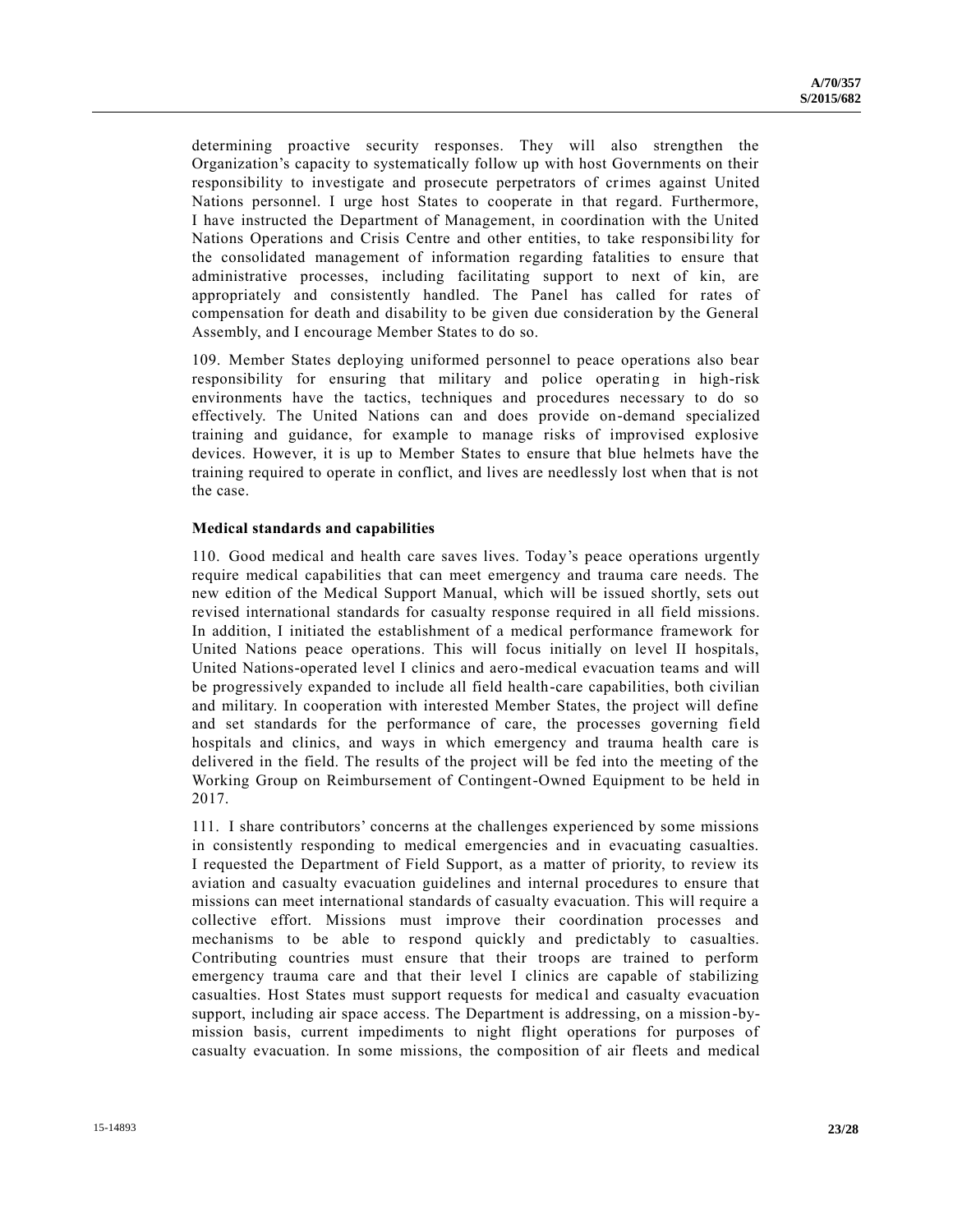facilities may need to be revisited to ensure that there are sufficient resources to meet emergency requirements in addition to more routine tasks.

# **G. Leadership and accountability**

## **Leadership**

112. I am mindful of the immense responsibility that rests on leaders of United Nations peace operations. I welcome the Panel's emphasis on the importance of selecting the right leaders and ensuring that they have the support necessary to provide political direction and executive management of often large and complex operations.

113. I will continue to appoint mission leaders on the basis of merit and the specific requirements of each situation, which will be reflected in tailored post profiles and competencies. They will include political acumen, mediation expertise, regional knowledge, management skills and linguistic capabilities. Candidates for mission leadership positions should also be assessed for their human rights commitment. The outreach mechanisms and predictable assessment and recruitment procedures that I have introduced over the past eight years have gone some way in strengthening leadership appointments and include efforts to attract the best force commanders and police commissioners. I encourage Member States to support those efforts.

114. Improving the representation of women in senior leadership has been a long standing priority of mine. Gender diversity in leadership teams brings important perspectives and enables missions to engage a broader section of the population. Currently 23 per cent of heads of mission and 17 per cent of deputy heads of mission are female. I encourage Member States to share profiles of qualified women candidates for consideration as part of a global response to bring women to the fore.

115. Heads of peace operations need to be assisted by leadership teams with relevant experience and skills, particularly in United Nations policies and administrative systems. Leaders need to be able to draw on and work as part of a mutually reinforcing management team that includes deputies, chiefs of staff, mission support and individual components. I recognize that establishing and maintaining leadership teams with complementary competencies is a challenge. I have instructed my staff to develop leadership team profiles and competencies to provide criteria against which the rotating recruitment and selection of individual senior managers can be considered. My special representatives will also be consulted on senior appointments to their teams.

116. The leadership of the United Nations country team is an important component of any such team. In non-mission settings, where the Resident Coordinator leads the country's team's approach to a crisis, it is particularly critical. I welcome the attention given by the Panel and the peacebuilding review to the importance of that post. A rigorous assessment process already exists to identify prospective resident coordinators, and I intend to further strengthen procedures to assess the ability of candidates to operate in politically sensitive and crisis environments.

117. I will strengthen comprehensive leadership training for incoming senior mission leaders using both United Nations System Staff College and Headquarters resources. A voluntary mentoring programme is currently being piloted to provide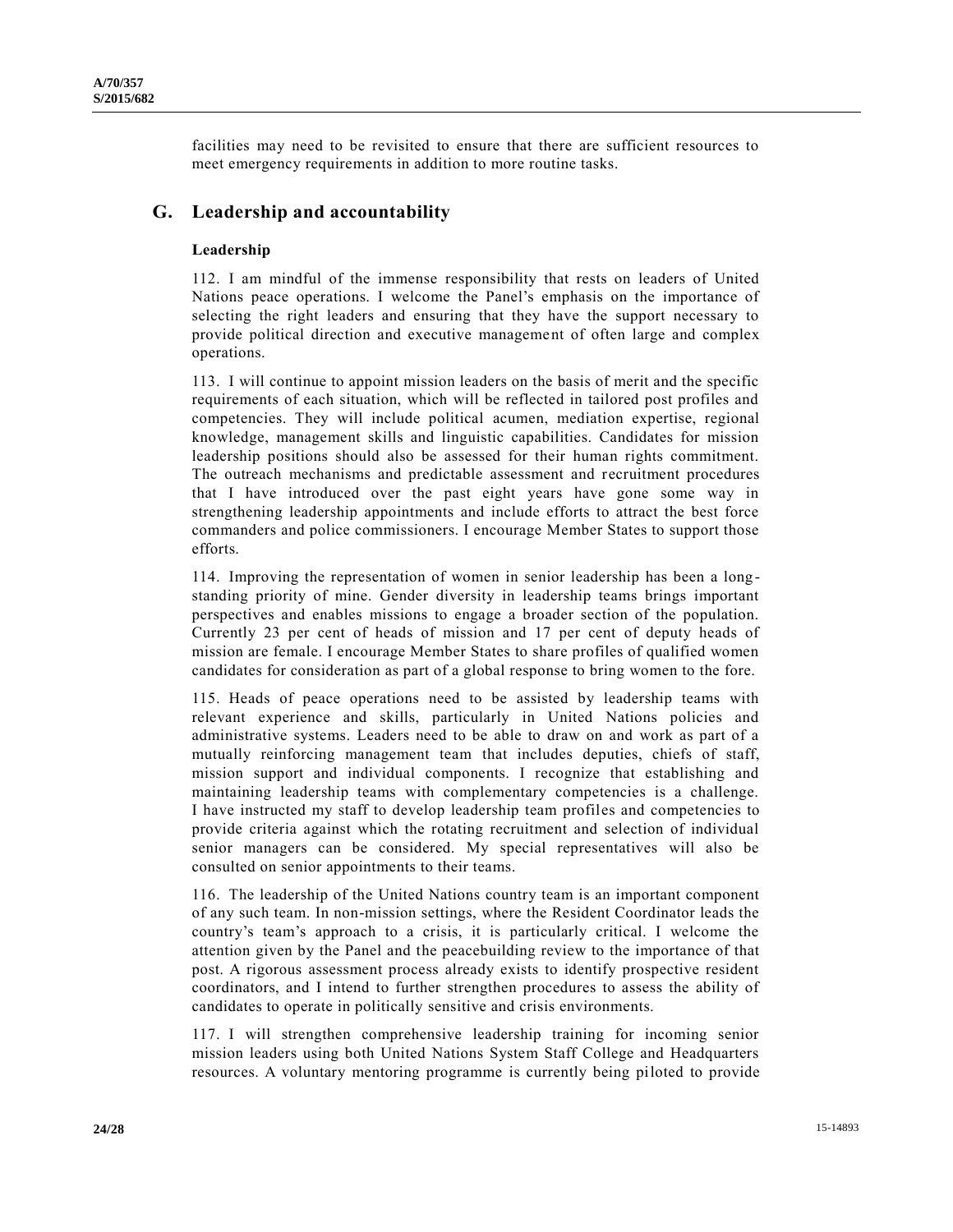follow-up support after deployment; pending results and available resources, it could be made mandatory.

118. Performance management is another way of strengthening support provided to senior leaders. I am refining the senior manager compact for heads of mission to better reflect their multiple responsibilities, including directing mission-wide strategies and mainstreaming gender. Performance assessment tools are also being revised to ensure feedback on performance, as well as to strengthen interaction between field and Headquarters leadership. The results of such assessments will have an impact on decisions regarding appointment renewal.

#### **Sexual exploitation and abuse**

119. I have made it abundantly clear that the United Nations prohibits sexual exploitation and abuse. I am grateful for the endorsement by the General Assembly of the steps outlined in my most recent report on special measures for protection from sexual exploitation and sexual abuse [\(A/69/779\)](http://undocs.org/A/69/779) to further implement zero tolerance, and measures are already under way to put them in place. Most peace operations have already set up standing task forces on sexual exploitation and abuse. By the end of 2015 immediate response teams will be set up to gather and preserve evidence within 72 hours of receipt of an allegation. I have informed field operations and Member States that investigations of sexual exploitation and abuse allegations must be concluded within six months. Better follow-up and investigation requires Member State cooperation, and I urge troop-contributing countries to embed national investigation officers in their contingents.

120. I have clearly communicated my intent to impose strong sanctions against those who commit acts of misconduct and those who fail to take action against them, including mission leadership and command authorities. I have strengthened administrative sanctions against United Nations staff members found to have committed sexual exploitation and abuse, including placing them on administrative leave without pay pending completion of investigations. I have begun suspending payments where there are credible allegations of sexual exploitation and abuse implicating individual contingents or police personnel. I will repatriate contingents where there is a demonstrated pattern of abuse or non-response to allegations of misconduct and, as previously reported, consider terminating the deployment of uniformed personnel where there is a documented pattern of non-compliance with United Nations standards of conduct. I urge Member States to hold courts martial in host countries as a measure of visible accountability.

121. Detailed guidance to missions on standards and procedures for alerting United Nations Headquarters to instances of criminal misconduct by civilian, military or police personnel will be disseminated to missions early in 2016. Such cases will be referred to judicial authorities of host countries and, where relevant, the contributing country, for pursuit of criminal accountability under national law. Genuine accountability, however, rests on the cooperation of Member States. I urge Member States to demonstrate their commitment to ridding the United Nations of the scourge of sexual exploitation and abuse by concluding their discussions, pending since 2006, on a proposed international convention to ensure accountability of United Nations personnel in connection with crimes committed in peacekeeping operations. Continued failure to do so sends a terrible signal to the world.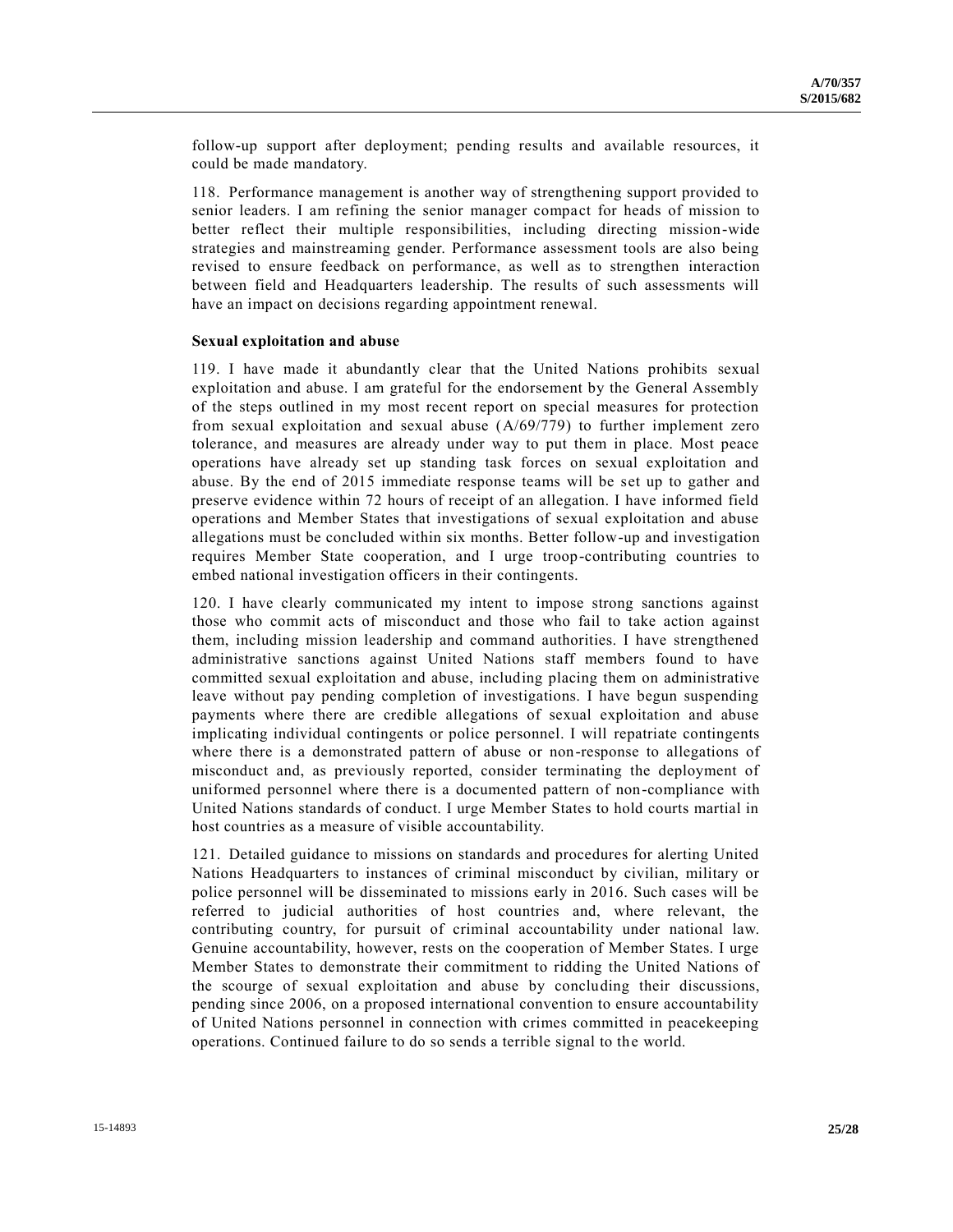122. I will continue to bring public light to misconduct. I have committed to publicly disclosing the nationality of personnel contributed by Member States being investigated for sexual exploitation and abuse and, in accordance with General Assembly resolution 69/307, will consult Member States on the reporting methodology that I am putting in place for that purpose. I have requested that issues of misconduct, including sexual exploitation and abuse, be added to the agenda of meetings of the Council to highlight developments on sexual exploitation and abuse. I have also proposed that the issue be placed on the agenda of meetings of the Council with troop and police contributors and that the Council review follow-up action on all reported cases. I urge the Council to take those initiatives forward.

123. We must reach out to affected communities and other partners. Missions have been instructed to put in place, by the second quarter of 2016, a framework to provide community-based mechanisms where people can more readily come forward to raise complaints regarding United Nations personnel. The creation of an adequately resourced victim assistance programme is under way with the development of terms of reference for a trust fund to support awareness-raising and community outreach and support to identified providers of services to victims. I shall report on its progress in my next report on special measures for protection from sexual exploitation and sexual abuse.

124. Strengthened sexual exploitation and abuse prevention requires constant awareness-raising and training. The development of a mandatory e-learning programme on sexual exploitation and abuse for all field personnel is in progress, and a pilot will be rolled out in May 2016. I am expanding the vetting of civilian personnel to ensure that they do not have a history of sexual misconduct during prior service in the United Nations. Specific means for vetting military contingent and formed police unit personnel will be developed by the end of 2015.

125. I share the Panel's assessment that United Nations peace operations must immediately inform relevant Governments and regional organizations of allegations of human rights violations and sexual exploitation and abuse by non-United Nations forces. I await the findings of the independent review panel on the United Nations response to allegations of sexual abuse by foreign military forces in the Central African Republic, on the basis of which I will establish procedures for external engagement with parallel presences and a dedicated system-wide lead to drive forward zero tolerance.

## **Human rights standards**

126. Since 2011, policies that require human rights screening of all United Nations civilian and uniformed personnel, as well as human rights due diligence for the provision of United Nations operational or training support to non-United Nations security forces, have been in place. I have tasked relevant United Nations entities with ensuring the systematic application of those policies. I call upon Member States to ensure the nomination and deployment of military and police personnel who meet United Nations standards as part of force generation and rehatting processes. I also call upon Member States, when their security forces receive United Nations operational or training support, to provide up-to-date relevant information to inform United Nations risk assessments under the due diligence policy.

127. State parties repeatedly listed in my annual reports on children and armed conflict and on conflict-related sexual violence will henceforth not be accepted for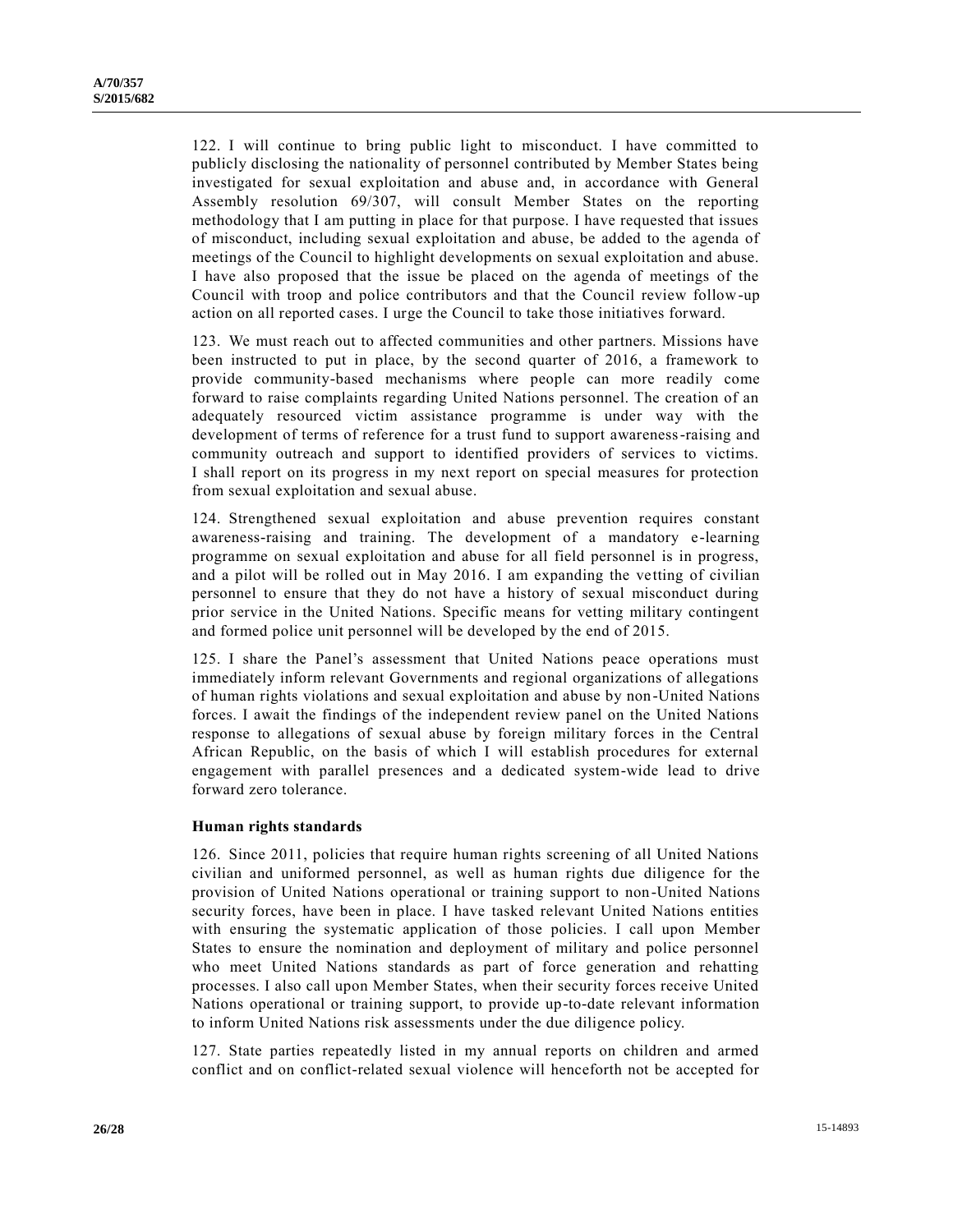participation in United Nations peace operations. I have requested those troop and police contributors that are currently listed to engage with my respective Special Representatives in order to be delisted, by making and implementing specific time bound commitments and concrete action plans to address violations for which they are listed. Failure to cease systematic violations and implement action plans expeditiously will result in their suspension from peace operations.

#### **Environmental awareness**

128. The environment has been one of my priorities as Secretary-General, and I am fully committed to ensuring that United Nations peace operations are a sustainable presence. A review of my 2009 environmental policy for United Nations field missions will be completed early in 2016 and will include measures to improve the health and safety of mission personnel and local populations while reducing harmful environmental impact from mission activities. It will be complemented by a new waste management policy for missions.

129. I also welcome the Panel's recommendation that environmental impact assessments be carried out as part of the assessment and planning of new missions and regularly during the mission's lifetime. I have requested the United Nations Environment Programme to provide support in establishing environmental baselines and monitoring benchmarks in peace operations. Some field missions have dedicated environmental units to develop and implement mission-specific environmental policies and oversee environmental compliance, although significant challenges remain.

# **V. Conclusions: a call for change**

130. I approach my final year as Secretary-General with profound concern over the many challenges facing us. The scale and complexity of conflict today and the suffering that it creates threaten the international order established 70 years ago. We urgently need new and stronger ways to address international peace and security challenges. We must harness the full range of tools available: political, security, development, human rights and humanitarian, and we need to change the way in which we do business within and across that range.

131. The present report sets out how United Nations peace operations, when designed and conducted in more people-focused and targeted ways, can contribute to this global effort. It sets an agenda for action that reflects what I as Secretary-General can do to advance earlier, more tailored and more effective United Nations prevention and conflict responses. It provides a balanced and prioritized set of reforms to address the most urgent challenges facing peace operations today, while offering a basis for more long-term transformation. With smart and targeted investments in critical areas, substantial improvements can be achieved.

132. However, United Nations peace operations are only one of the tools that we urgently need. Without focused commitment on the part of Member States, the whole United Nations system, regional partners and other organizations to advancing and consolidating peace, today's conflicts will rage into tomorrow, and yesterday's conflicts will violently return. Peace operations are a collective tool. They are a vital part of a global commitment to preventing and resolving conflict, protecting civilians and sustaining peace. Adapting them requires a system-wide